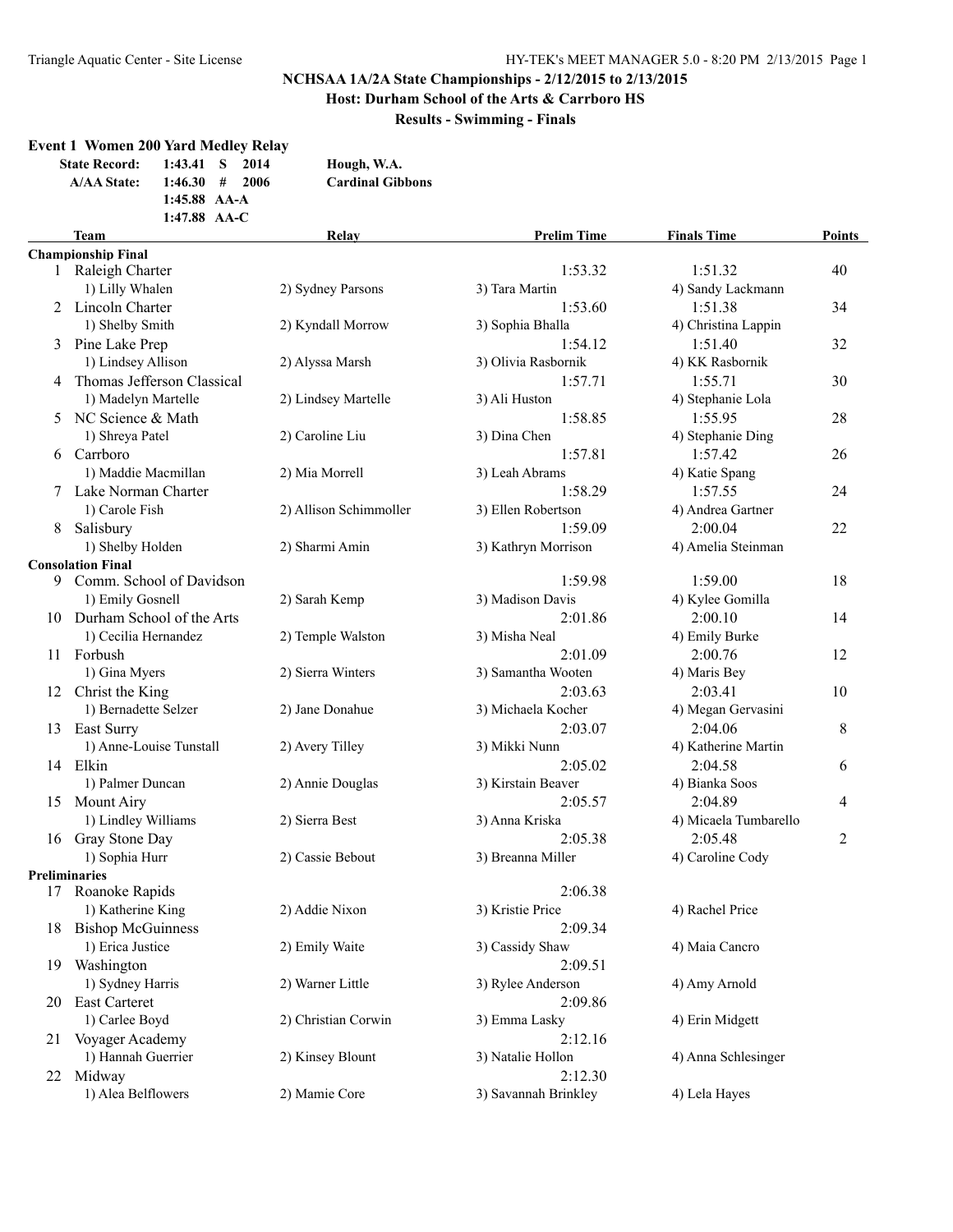#### Triangle Aquatic Center - Site License HY-TEK's MEET MANAGER 5.0 - 8:20 PM 2/13/2015 Page 2

# **NCHSAA 1A/2A State Championships - 2/12/2015 to 2/13/2015**

**Host: Durham School of the Arts & Carrboro HS**

**Results - Swimming - Finals**

| Preliminaries  (Event 1 Women 200 Yard Medley Relay) |  |  |  |
|------------------------------------------------------|--|--|--|
|                                                      |  |  |  |

|    | <b>Team</b>      | Relay             | <b>Prelim Time</b>  | <b>Finals Time</b> | Points |
|----|------------------|-------------------|---------------------|--------------------|--------|
|    | roatan           |                   | 2.1410              |                    |        |
|    | 1) Jillian Tracy | 2) Allison Murphy | 3) Madison Peele    | 4) Rachel Dooley   |        |
| 24 | Providence Grove |                   | 2:15.88             |                    |        |
|    | l) Erin Steadman | 2) Anna Brunner   | 3) Katelyn Steadman | 4) Megan Barnhart  |        |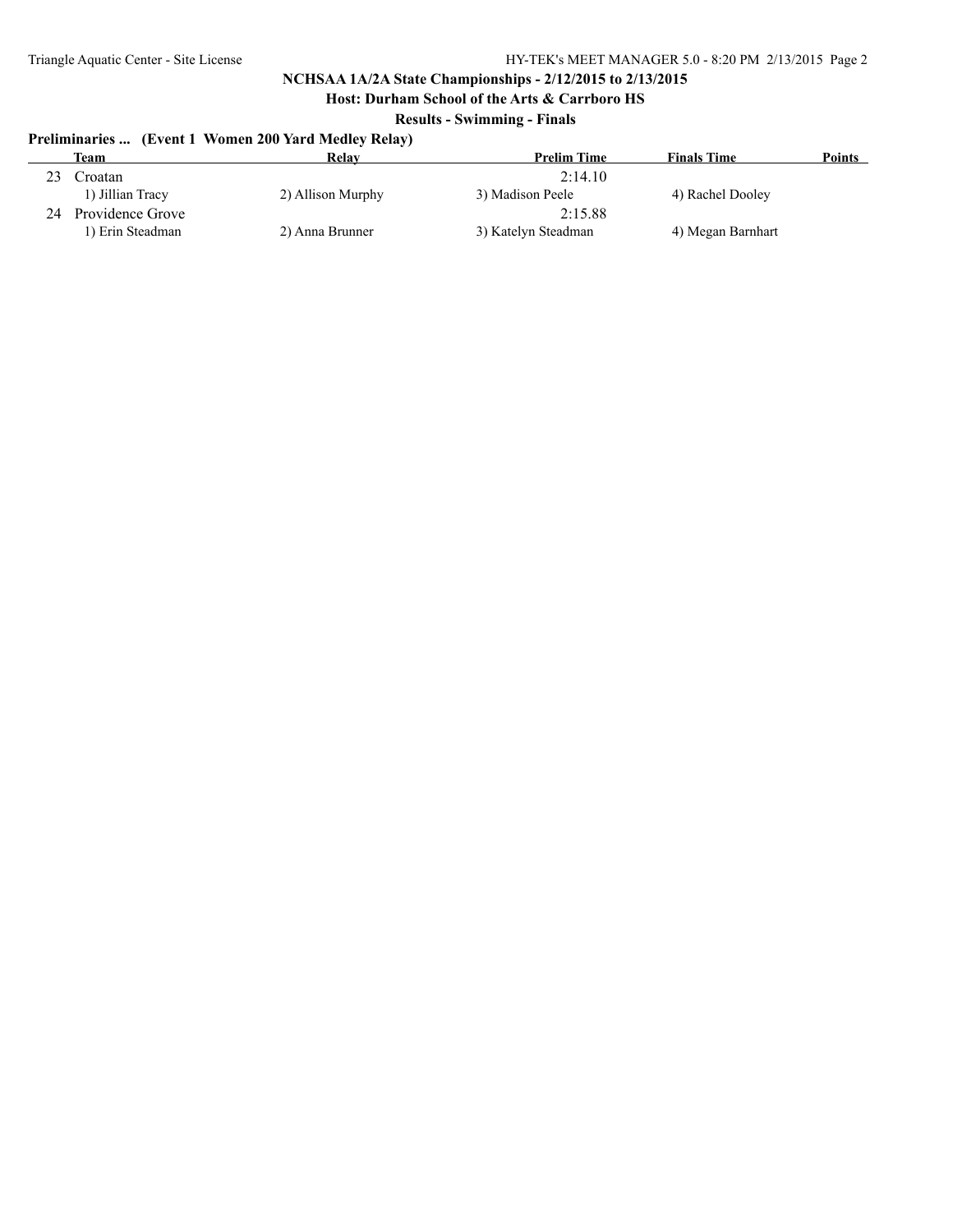**Host: Durham School of the Arts & Carrboro HS**

**Results - Swimming - Finals**

# **Event 2 Men 200 Yard Medley Relay**

|                    | State Record: 1:33.67 S 2010 | Providence          |
|--------------------|------------------------------|---------------------|
| <b>A/AA State:</b> | $1:38.52 \quad # \quad 2013$ | Lake Norman Charter |
|                    | 1:34.34 $AA-A$               |                     |
|                    | $1:35.97$ AA-C               |                     |

| <b>Championship Final</b><br>Carrboro<br>1:39.18<br>$1:35.00#$ AA-C<br>40<br>$\mathbf{1}$<br>1) Will Macmillan<br>2) Simon Deshusses<br>3) Thomas Bilden<br>4) Connor Murphy<br>Shelby<br>1:38.91<br>1:36.32#<br>$\overline{2}$<br>34<br>1) Parker Campbell<br>3) Davis Kennedy<br>4) Matt Campbell<br>2) Ben Waldrep<br>1:40.01<br>Raleigh Charter<br>1:37.64#<br>32<br>3<br>1) Zach Lewis<br>2) William Oakley<br>4) Christian Lam<br>3) Nahusha Rao<br>4 Bishop McGuinness<br>1:39.05<br>1:38.16#<br>30<br>1) Jeffrey Davidson<br>2) Matthew Hamlet<br>3) Alex Strasser<br>4) Bryan Soltis<br>1:42.17<br>Lincoln Charter<br>1:39.73<br>28<br>5<br>1) Mitchell Harwood<br>2) Taylor Powell<br>4) Tyler McCutchan<br>3) Dillon Carey<br>East Lincoln<br>1:42.99<br>1:41.40<br>26<br>6<br>1) Parker Whitley<br>2) Stone Sisk<br>3) Jake Williams<br>4) Sam Krehnbrink<br>Washington<br>1:45.08<br>1:44.35<br>24<br>7<br>1) Kevin Andrews<br>2) Mason Beach<br>3) AJ Howard<br>4) Tony Lovenberg<br>8 Central Academy<br>1:45.82<br>1:47.17<br>22<br>1) James Souther<br>4) Mark Goodson<br>2) Deyton Cook<br>3) Sawyer Newsome<br><b>Consolation Final</b><br>9 Mount Pleasant<br>1:46.08<br>1:44.76<br>18<br>1) Alex Fisher<br>2) Danny Dilks<br>3) Joshua Kuenzli<br>4) Miles Walker<br>10 Pine Lake Prep<br>1:46.91<br>1:46.24<br>14<br>1) Christian McDonough<br>4) Jeffery Sisson<br>2) Joseph Murray<br>3) Reid Ingram<br>1:47.86<br>11 NC Science & Math<br>1:47.34<br>12<br>1) Stefan Knorr<br>3) Nolan Hopkins<br>2) Seth Yook<br>4) Howard Li<br>12 Christ the King<br>1:47.38<br>1:47.71<br>10<br>1) Alex Adams<br>2) Alex Koenigsberger<br>3) Bradley Hlebak<br>4) Romeo Antolini<br>Lake Norman Charter<br>1:48.53<br>1:48.67<br>8<br>13<br>1) Ben Hardin<br>2) Bradley Owen<br>3) John Creel<br>4) Matt Cuttino<br>14 Elkin<br>1:50.90<br>1:50.89<br>6<br>1) Alex Duncan<br>4) David Morton<br>2) Jarrett Petterson<br>3) Tyler Eaton<br>Durham School of the Arts<br>1:50.86<br>1:52.30<br>15<br>4<br>1) Justin Sharpe<br>2) Myles Sims<br>3) Eugen Craciunescu<br>4) Jack Mountain<br>Comm. School of Davidson<br>1:51.89<br>$\overline{2}$<br>1:52.94<br>16<br>1) Reid Hannam<br>2) Teddy Chaffman<br>3) Austin Gray<br>4) Joshua Lewis<br><b>Preliminaries</b><br>17 Roanoke Rapids<br>1:52.34<br>2) Shaun Fromal<br>1) Douglas Glasgow<br>3) James Evans<br>4) Nick Denny<br>1:52.71<br>18 Croatan<br>2) Michael Quispe<br>4) Kevin Driscoll<br>1) Shane Hooley<br>3) Ethan Loveless<br>East Burke<br>1:52.97<br>19<br>1) Riley Welch<br>2) Nicholas Laurent<br>3) Avery Bumgarner<br>4) Mack Mobley<br>1:53.02<br>Northeastern<br>20<br>1) Delves Breaux<br>2) Sam Van de Sande<br>3) Cole Twiford<br>4) Joe Hilger<br>Voyager Academy<br>1:57.01<br>21<br>1) Matthew Sodoberg<br>2) Jeff Seidel<br>4) Sam Johnson<br>3) Ben Isley<br>22 Reidsville<br>1:59.03<br>1) Sammy Murphy<br>2) Bradley Goodman<br>3) Brittian Huffstetler<br>4) Noah Johnson | <b>Team</b> | <b>Relay</b> | <b>Prelim Time</b> | <b>Finals Time</b> | <b>Points</b> |
|---------------------------------------------------------------------------------------------------------------------------------------------------------------------------------------------------------------------------------------------------------------------------------------------------------------------------------------------------------------------------------------------------------------------------------------------------------------------------------------------------------------------------------------------------------------------------------------------------------------------------------------------------------------------------------------------------------------------------------------------------------------------------------------------------------------------------------------------------------------------------------------------------------------------------------------------------------------------------------------------------------------------------------------------------------------------------------------------------------------------------------------------------------------------------------------------------------------------------------------------------------------------------------------------------------------------------------------------------------------------------------------------------------------------------------------------------------------------------------------------------------------------------------------------------------------------------------------------------------------------------------------------------------------------------------------------------------------------------------------------------------------------------------------------------------------------------------------------------------------------------------------------------------------------------------------------------------------------------------------------------------------------------------------------------------------------------------------------------------------------------------------------------------------------------------------------------------------------------------------------------------------------------------------------------------------------------------------------------------------------------------------------------------------------------------------------------------------------------------------------------------------------------------------------------------------------------------------------------------------------------------------------------------------------------------------------------------------------------------------------------------------------------------------------------------------------------------------------------------------------------------------------------------------------------------------------------------------------------|-------------|--------------|--------------------|--------------------|---------------|
|                                                                                                                                                                                                                                                                                                                                                                                                                                                                                                                                                                                                                                                                                                                                                                                                                                                                                                                                                                                                                                                                                                                                                                                                                                                                                                                                                                                                                                                                                                                                                                                                                                                                                                                                                                                                                                                                                                                                                                                                                                                                                                                                                                                                                                                                                                                                                                                                                                                                                                                                                                                                                                                                                                                                                                                                                                                                                                                                                                           |             |              |                    |                    |               |
|                                                                                                                                                                                                                                                                                                                                                                                                                                                                                                                                                                                                                                                                                                                                                                                                                                                                                                                                                                                                                                                                                                                                                                                                                                                                                                                                                                                                                                                                                                                                                                                                                                                                                                                                                                                                                                                                                                                                                                                                                                                                                                                                                                                                                                                                                                                                                                                                                                                                                                                                                                                                                                                                                                                                                                                                                                                                                                                                                                           |             |              |                    |                    |               |
|                                                                                                                                                                                                                                                                                                                                                                                                                                                                                                                                                                                                                                                                                                                                                                                                                                                                                                                                                                                                                                                                                                                                                                                                                                                                                                                                                                                                                                                                                                                                                                                                                                                                                                                                                                                                                                                                                                                                                                                                                                                                                                                                                                                                                                                                                                                                                                                                                                                                                                                                                                                                                                                                                                                                                                                                                                                                                                                                                                           |             |              |                    |                    |               |
|                                                                                                                                                                                                                                                                                                                                                                                                                                                                                                                                                                                                                                                                                                                                                                                                                                                                                                                                                                                                                                                                                                                                                                                                                                                                                                                                                                                                                                                                                                                                                                                                                                                                                                                                                                                                                                                                                                                                                                                                                                                                                                                                                                                                                                                                                                                                                                                                                                                                                                                                                                                                                                                                                                                                                                                                                                                                                                                                                                           |             |              |                    |                    |               |
|                                                                                                                                                                                                                                                                                                                                                                                                                                                                                                                                                                                                                                                                                                                                                                                                                                                                                                                                                                                                                                                                                                                                                                                                                                                                                                                                                                                                                                                                                                                                                                                                                                                                                                                                                                                                                                                                                                                                                                                                                                                                                                                                                                                                                                                                                                                                                                                                                                                                                                                                                                                                                                                                                                                                                                                                                                                                                                                                                                           |             |              |                    |                    |               |
|                                                                                                                                                                                                                                                                                                                                                                                                                                                                                                                                                                                                                                                                                                                                                                                                                                                                                                                                                                                                                                                                                                                                                                                                                                                                                                                                                                                                                                                                                                                                                                                                                                                                                                                                                                                                                                                                                                                                                                                                                                                                                                                                                                                                                                                                                                                                                                                                                                                                                                                                                                                                                                                                                                                                                                                                                                                                                                                                                                           |             |              |                    |                    |               |
|                                                                                                                                                                                                                                                                                                                                                                                                                                                                                                                                                                                                                                                                                                                                                                                                                                                                                                                                                                                                                                                                                                                                                                                                                                                                                                                                                                                                                                                                                                                                                                                                                                                                                                                                                                                                                                                                                                                                                                                                                                                                                                                                                                                                                                                                                                                                                                                                                                                                                                                                                                                                                                                                                                                                                                                                                                                                                                                                                                           |             |              |                    |                    |               |
|                                                                                                                                                                                                                                                                                                                                                                                                                                                                                                                                                                                                                                                                                                                                                                                                                                                                                                                                                                                                                                                                                                                                                                                                                                                                                                                                                                                                                                                                                                                                                                                                                                                                                                                                                                                                                                                                                                                                                                                                                                                                                                                                                                                                                                                                                                                                                                                                                                                                                                                                                                                                                                                                                                                                                                                                                                                                                                                                                                           |             |              |                    |                    |               |
|                                                                                                                                                                                                                                                                                                                                                                                                                                                                                                                                                                                                                                                                                                                                                                                                                                                                                                                                                                                                                                                                                                                                                                                                                                                                                                                                                                                                                                                                                                                                                                                                                                                                                                                                                                                                                                                                                                                                                                                                                                                                                                                                                                                                                                                                                                                                                                                                                                                                                                                                                                                                                                                                                                                                                                                                                                                                                                                                                                           |             |              |                    |                    |               |
|                                                                                                                                                                                                                                                                                                                                                                                                                                                                                                                                                                                                                                                                                                                                                                                                                                                                                                                                                                                                                                                                                                                                                                                                                                                                                                                                                                                                                                                                                                                                                                                                                                                                                                                                                                                                                                                                                                                                                                                                                                                                                                                                                                                                                                                                                                                                                                                                                                                                                                                                                                                                                                                                                                                                                                                                                                                                                                                                                                           |             |              |                    |                    |               |
|                                                                                                                                                                                                                                                                                                                                                                                                                                                                                                                                                                                                                                                                                                                                                                                                                                                                                                                                                                                                                                                                                                                                                                                                                                                                                                                                                                                                                                                                                                                                                                                                                                                                                                                                                                                                                                                                                                                                                                                                                                                                                                                                                                                                                                                                                                                                                                                                                                                                                                                                                                                                                                                                                                                                                                                                                                                                                                                                                                           |             |              |                    |                    |               |
|                                                                                                                                                                                                                                                                                                                                                                                                                                                                                                                                                                                                                                                                                                                                                                                                                                                                                                                                                                                                                                                                                                                                                                                                                                                                                                                                                                                                                                                                                                                                                                                                                                                                                                                                                                                                                                                                                                                                                                                                                                                                                                                                                                                                                                                                                                                                                                                                                                                                                                                                                                                                                                                                                                                                                                                                                                                                                                                                                                           |             |              |                    |                    |               |
|                                                                                                                                                                                                                                                                                                                                                                                                                                                                                                                                                                                                                                                                                                                                                                                                                                                                                                                                                                                                                                                                                                                                                                                                                                                                                                                                                                                                                                                                                                                                                                                                                                                                                                                                                                                                                                                                                                                                                                                                                                                                                                                                                                                                                                                                                                                                                                                                                                                                                                                                                                                                                                                                                                                                                                                                                                                                                                                                                                           |             |              |                    |                    |               |
|                                                                                                                                                                                                                                                                                                                                                                                                                                                                                                                                                                                                                                                                                                                                                                                                                                                                                                                                                                                                                                                                                                                                                                                                                                                                                                                                                                                                                                                                                                                                                                                                                                                                                                                                                                                                                                                                                                                                                                                                                                                                                                                                                                                                                                                                                                                                                                                                                                                                                                                                                                                                                                                                                                                                                                                                                                                                                                                                                                           |             |              |                    |                    |               |
|                                                                                                                                                                                                                                                                                                                                                                                                                                                                                                                                                                                                                                                                                                                                                                                                                                                                                                                                                                                                                                                                                                                                                                                                                                                                                                                                                                                                                                                                                                                                                                                                                                                                                                                                                                                                                                                                                                                                                                                                                                                                                                                                                                                                                                                                                                                                                                                                                                                                                                                                                                                                                                                                                                                                                                                                                                                                                                                                                                           |             |              |                    |                    |               |
|                                                                                                                                                                                                                                                                                                                                                                                                                                                                                                                                                                                                                                                                                                                                                                                                                                                                                                                                                                                                                                                                                                                                                                                                                                                                                                                                                                                                                                                                                                                                                                                                                                                                                                                                                                                                                                                                                                                                                                                                                                                                                                                                                                                                                                                                                                                                                                                                                                                                                                                                                                                                                                                                                                                                                                                                                                                                                                                                                                           |             |              |                    |                    |               |
|                                                                                                                                                                                                                                                                                                                                                                                                                                                                                                                                                                                                                                                                                                                                                                                                                                                                                                                                                                                                                                                                                                                                                                                                                                                                                                                                                                                                                                                                                                                                                                                                                                                                                                                                                                                                                                                                                                                                                                                                                                                                                                                                                                                                                                                                                                                                                                                                                                                                                                                                                                                                                                                                                                                                                                                                                                                                                                                                                                           |             |              |                    |                    |               |
|                                                                                                                                                                                                                                                                                                                                                                                                                                                                                                                                                                                                                                                                                                                                                                                                                                                                                                                                                                                                                                                                                                                                                                                                                                                                                                                                                                                                                                                                                                                                                                                                                                                                                                                                                                                                                                                                                                                                                                                                                                                                                                                                                                                                                                                                                                                                                                                                                                                                                                                                                                                                                                                                                                                                                                                                                                                                                                                                                                           |             |              |                    |                    |               |
|                                                                                                                                                                                                                                                                                                                                                                                                                                                                                                                                                                                                                                                                                                                                                                                                                                                                                                                                                                                                                                                                                                                                                                                                                                                                                                                                                                                                                                                                                                                                                                                                                                                                                                                                                                                                                                                                                                                                                                                                                                                                                                                                                                                                                                                                                                                                                                                                                                                                                                                                                                                                                                                                                                                                                                                                                                                                                                                                                                           |             |              |                    |                    |               |
|                                                                                                                                                                                                                                                                                                                                                                                                                                                                                                                                                                                                                                                                                                                                                                                                                                                                                                                                                                                                                                                                                                                                                                                                                                                                                                                                                                                                                                                                                                                                                                                                                                                                                                                                                                                                                                                                                                                                                                                                                                                                                                                                                                                                                                                                                                                                                                                                                                                                                                                                                                                                                                                                                                                                                                                                                                                                                                                                                                           |             |              |                    |                    |               |
|                                                                                                                                                                                                                                                                                                                                                                                                                                                                                                                                                                                                                                                                                                                                                                                                                                                                                                                                                                                                                                                                                                                                                                                                                                                                                                                                                                                                                                                                                                                                                                                                                                                                                                                                                                                                                                                                                                                                                                                                                                                                                                                                                                                                                                                                                                                                                                                                                                                                                                                                                                                                                                                                                                                                                                                                                                                                                                                                                                           |             |              |                    |                    |               |
|                                                                                                                                                                                                                                                                                                                                                                                                                                                                                                                                                                                                                                                                                                                                                                                                                                                                                                                                                                                                                                                                                                                                                                                                                                                                                                                                                                                                                                                                                                                                                                                                                                                                                                                                                                                                                                                                                                                                                                                                                                                                                                                                                                                                                                                                                                                                                                                                                                                                                                                                                                                                                                                                                                                                                                                                                                                                                                                                                                           |             |              |                    |                    |               |
|                                                                                                                                                                                                                                                                                                                                                                                                                                                                                                                                                                                                                                                                                                                                                                                                                                                                                                                                                                                                                                                                                                                                                                                                                                                                                                                                                                                                                                                                                                                                                                                                                                                                                                                                                                                                                                                                                                                                                                                                                                                                                                                                                                                                                                                                                                                                                                                                                                                                                                                                                                                                                                                                                                                                                                                                                                                                                                                                                                           |             |              |                    |                    |               |
|                                                                                                                                                                                                                                                                                                                                                                                                                                                                                                                                                                                                                                                                                                                                                                                                                                                                                                                                                                                                                                                                                                                                                                                                                                                                                                                                                                                                                                                                                                                                                                                                                                                                                                                                                                                                                                                                                                                                                                                                                                                                                                                                                                                                                                                                                                                                                                                                                                                                                                                                                                                                                                                                                                                                                                                                                                                                                                                                                                           |             |              |                    |                    |               |
|                                                                                                                                                                                                                                                                                                                                                                                                                                                                                                                                                                                                                                                                                                                                                                                                                                                                                                                                                                                                                                                                                                                                                                                                                                                                                                                                                                                                                                                                                                                                                                                                                                                                                                                                                                                                                                                                                                                                                                                                                                                                                                                                                                                                                                                                                                                                                                                                                                                                                                                                                                                                                                                                                                                                                                                                                                                                                                                                                                           |             |              |                    |                    |               |
|                                                                                                                                                                                                                                                                                                                                                                                                                                                                                                                                                                                                                                                                                                                                                                                                                                                                                                                                                                                                                                                                                                                                                                                                                                                                                                                                                                                                                                                                                                                                                                                                                                                                                                                                                                                                                                                                                                                                                                                                                                                                                                                                                                                                                                                                                                                                                                                                                                                                                                                                                                                                                                                                                                                                                                                                                                                                                                                                                                           |             |              |                    |                    |               |
|                                                                                                                                                                                                                                                                                                                                                                                                                                                                                                                                                                                                                                                                                                                                                                                                                                                                                                                                                                                                                                                                                                                                                                                                                                                                                                                                                                                                                                                                                                                                                                                                                                                                                                                                                                                                                                                                                                                                                                                                                                                                                                                                                                                                                                                                                                                                                                                                                                                                                                                                                                                                                                                                                                                                                                                                                                                                                                                                                                           |             |              |                    |                    |               |
|                                                                                                                                                                                                                                                                                                                                                                                                                                                                                                                                                                                                                                                                                                                                                                                                                                                                                                                                                                                                                                                                                                                                                                                                                                                                                                                                                                                                                                                                                                                                                                                                                                                                                                                                                                                                                                                                                                                                                                                                                                                                                                                                                                                                                                                                                                                                                                                                                                                                                                                                                                                                                                                                                                                                                                                                                                                                                                                                                                           |             |              |                    |                    |               |
|                                                                                                                                                                                                                                                                                                                                                                                                                                                                                                                                                                                                                                                                                                                                                                                                                                                                                                                                                                                                                                                                                                                                                                                                                                                                                                                                                                                                                                                                                                                                                                                                                                                                                                                                                                                                                                                                                                                                                                                                                                                                                                                                                                                                                                                                                                                                                                                                                                                                                                                                                                                                                                                                                                                                                                                                                                                                                                                                                                           |             |              |                    |                    |               |
|                                                                                                                                                                                                                                                                                                                                                                                                                                                                                                                                                                                                                                                                                                                                                                                                                                                                                                                                                                                                                                                                                                                                                                                                                                                                                                                                                                                                                                                                                                                                                                                                                                                                                                                                                                                                                                                                                                                                                                                                                                                                                                                                                                                                                                                                                                                                                                                                                                                                                                                                                                                                                                                                                                                                                                                                                                                                                                                                                                           |             |              |                    |                    |               |
|                                                                                                                                                                                                                                                                                                                                                                                                                                                                                                                                                                                                                                                                                                                                                                                                                                                                                                                                                                                                                                                                                                                                                                                                                                                                                                                                                                                                                                                                                                                                                                                                                                                                                                                                                                                                                                                                                                                                                                                                                                                                                                                                                                                                                                                                                                                                                                                                                                                                                                                                                                                                                                                                                                                                                                                                                                                                                                                                                                           |             |              |                    |                    |               |
|                                                                                                                                                                                                                                                                                                                                                                                                                                                                                                                                                                                                                                                                                                                                                                                                                                                                                                                                                                                                                                                                                                                                                                                                                                                                                                                                                                                                                                                                                                                                                                                                                                                                                                                                                                                                                                                                                                                                                                                                                                                                                                                                                                                                                                                                                                                                                                                                                                                                                                                                                                                                                                                                                                                                                                                                                                                                                                                                                                           |             |              |                    |                    |               |
|                                                                                                                                                                                                                                                                                                                                                                                                                                                                                                                                                                                                                                                                                                                                                                                                                                                                                                                                                                                                                                                                                                                                                                                                                                                                                                                                                                                                                                                                                                                                                                                                                                                                                                                                                                                                                                                                                                                                                                                                                                                                                                                                                                                                                                                                                                                                                                                                                                                                                                                                                                                                                                                                                                                                                                                                                                                                                                                                                                           |             |              |                    |                    |               |
|                                                                                                                                                                                                                                                                                                                                                                                                                                                                                                                                                                                                                                                                                                                                                                                                                                                                                                                                                                                                                                                                                                                                                                                                                                                                                                                                                                                                                                                                                                                                                                                                                                                                                                                                                                                                                                                                                                                                                                                                                                                                                                                                                                                                                                                                                                                                                                                                                                                                                                                                                                                                                                                                                                                                                                                                                                                                                                                                                                           |             |              |                    |                    |               |
|                                                                                                                                                                                                                                                                                                                                                                                                                                                                                                                                                                                                                                                                                                                                                                                                                                                                                                                                                                                                                                                                                                                                                                                                                                                                                                                                                                                                                                                                                                                                                                                                                                                                                                                                                                                                                                                                                                                                                                                                                                                                                                                                                                                                                                                                                                                                                                                                                                                                                                                                                                                                                                                                                                                                                                                                                                                                                                                                                                           |             |              |                    |                    |               |
|                                                                                                                                                                                                                                                                                                                                                                                                                                                                                                                                                                                                                                                                                                                                                                                                                                                                                                                                                                                                                                                                                                                                                                                                                                                                                                                                                                                                                                                                                                                                                                                                                                                                                                                                                                                                                                                                                                                                                                                                                                                                                                                                                                                                                                                                                                                                                                                                                                                                                                                                                                                                                                                                                                                                                                                                                                                                                                                                                                           |             |              |                    |                    |               |
|                                                                                                                                                                                                                                                                                                                                                                                                                                                                                                                                                                                                                                                                                                                                                                                                                                                                                                                                                                                                                                                                                                                                                                                                                                                                                                                                                                                                                                                                                                                                                                                                                                                                                                                                                                                                                                                                                                                                                                                                                                                                                                                                                                                                                                                                                                                                                                                                                                                                                                                                                                                                                                                                                                                                                                                                                                                                                                                                                                           |             |              |                    |                    |               |
|                                                                                                                                                                                                                                                                                                                                                                                                                                                                                                                                                                                                                                                                                                                                                                                                                                                                                                                                                                                                                                                                                                                                                                                                                                                                                                                                                                                                                                                                                                                                                                                                                                                                                                                                                                                                                                                                                                                                                                                                                                                                                                                                                                                                                                                                                                                                                                                                                                                                                                                                                                                                                                                                                                                                                                                                                                                                                                                                                                           |             |              |                    |                    |               |
|                                                                                                                                                                                                                                                                                                                                                                                                                                                                                                                                                                                                                                                                                                                                                                                                                                                                                                                                                                                                                                                                                                                                                                                                                                                                                                                                                                                                                                                                                                                                                                                                                                                                                                                                                                                                                                                                                                                                                                                                                                                                                                                                                                                                                                                                                                                                                                                                                                                                                                                                                                                                                                                                                                                                                                                                                                                                                                                                                                           |             |              |                    |                    |               |
|                                                                                                                                                                                                                                                                                                                                                                                                                                                                                                                                                                                                                                                                                                                                                                                                                                                                                                                                                                                                                                                                                                                                                                                                                                                                                                                                                                                                                                                                                                                                                                                                                                                                                                                                                                                                                                                                                                                                                                                                                                                                                                                                                                                                                                                                                                                                                                                                                                                                                                                                                                                                                                                                                                                                                                                                                                                                                                                                                                           |             |              |                    |                    |               |
|                                                                                                                                                                                                                                                                                                                                                                                                                                                                                                                                                                                                                                                                                                                                                                                                                                                                                                                                                                                                                                                                                                                                                                                                                                                                                                                                                                                                                                                                                                                                                                                                                                                                                                                                                                                                                                                                                                                                                                                                                                                                                                                                                                                                                                                                                                                                                                                                                                                                                                                                                                                                                                                                                                                                                                                                                                                                                                                                                                           |             |              |                    |                    |               |
|                                                                                                                                                                                                                                                                                                                                                                                                                                                                                                                                                                                                                                                                                                                                                                                                                                                                                                                                                                                                                                                                                                                                                                                                                                                                                                                                                                                                                                                                                                                                                                                                                                                                                                                                                                                                                                                                                                                                                                                                                                                                                                                                                                                                                                                                                                                                                                                                                                                                                                                                                                                                                                                                                                                                                                                                                                                                                                                                                                           |             |              |                    |                    |               |
|                                                                                                                                                                                                                                                                                                                                                                                                                                                                                                                                                                                                                                                                                                                                                                                                                                                                                                                                                                                                                                                                                                                                                                                                                                                                                                                                                                                                                                                                                                                                                                                                                                                                                                                                                                                                                                                                                                                                                                                                                                                                                                                                                                                                                                                                                                                                                                                                                                                                                                                                                                                                                                                                                                                                                                                                                                                                                                                                                                           |             |              |                    |                    |               |
|                                                                                                                                                                                                                                                                                                                                                                                                                                                                                                                                                                                                                                                                                                                                                                                                                                                                                                                                                                                                                                                                                                                                                                                                                                                                                                                                                                                                                                                                                                                                                                                                                                                                                                                                                                                                                                                                                                                                                                                                                                                                                                                                                                                                                                                                                                                                                                                                                                                                                                                                                                                                                                                                                                                                                                                                                                                                                                                                                                           |             |              |                    |                    |               |
|                                                                                                                                                                                                                                                                                                                                                                                                                                                                                                                                                                                                                                                                                                                                                                                                                                                                                                                                                                                                                                                                                                                                                                                                                                                                                                                                                                                                                                                                                                                                                                                                                                                                                                                                                                                                                                                                                                                                                                                                                                                                                                                                                                                                                                                                                                                                                                                                                                                                                                                                                                                                                                                                                                                                                                                                                                                                                                                                                                           |             |              |                    |                    |               |
|                                                                                                                                                                                                                                                                                                                                                                                                                                                                                                                                                                                                                                                                                                                                                                                                                                                                                                                                                                                                                                                                                                                                                                                                                                                                                                                                                                                                                                                                                                                                                                                                                                                                                                                                                                                                                                                                                                                                                                                                                                                                                                                                                                                                                                                                                                                                                                                                                                                                                                                                                                                                                                                                                                                                                                                                                                                                                                                                                                           |             |              |                    |                    |               |
|                                                                                                                                                                                                                                                                                                                                                                                                                                                                                                                                                                                                                                                                                                                                                                                                                                                                                                                                                                                                                                                                                                                                                                                                                                                                                                                                                                                                                                                                                                                                                                                                                                                                                                                                                                                                                                                                                                                                                                                                                                                                                                                                                                                                                                                                                                                                                                                                                                                                                                                                                                                                                                                                                                                                                                                                                                                                                                                                                                           |             |              |                    |                    |               |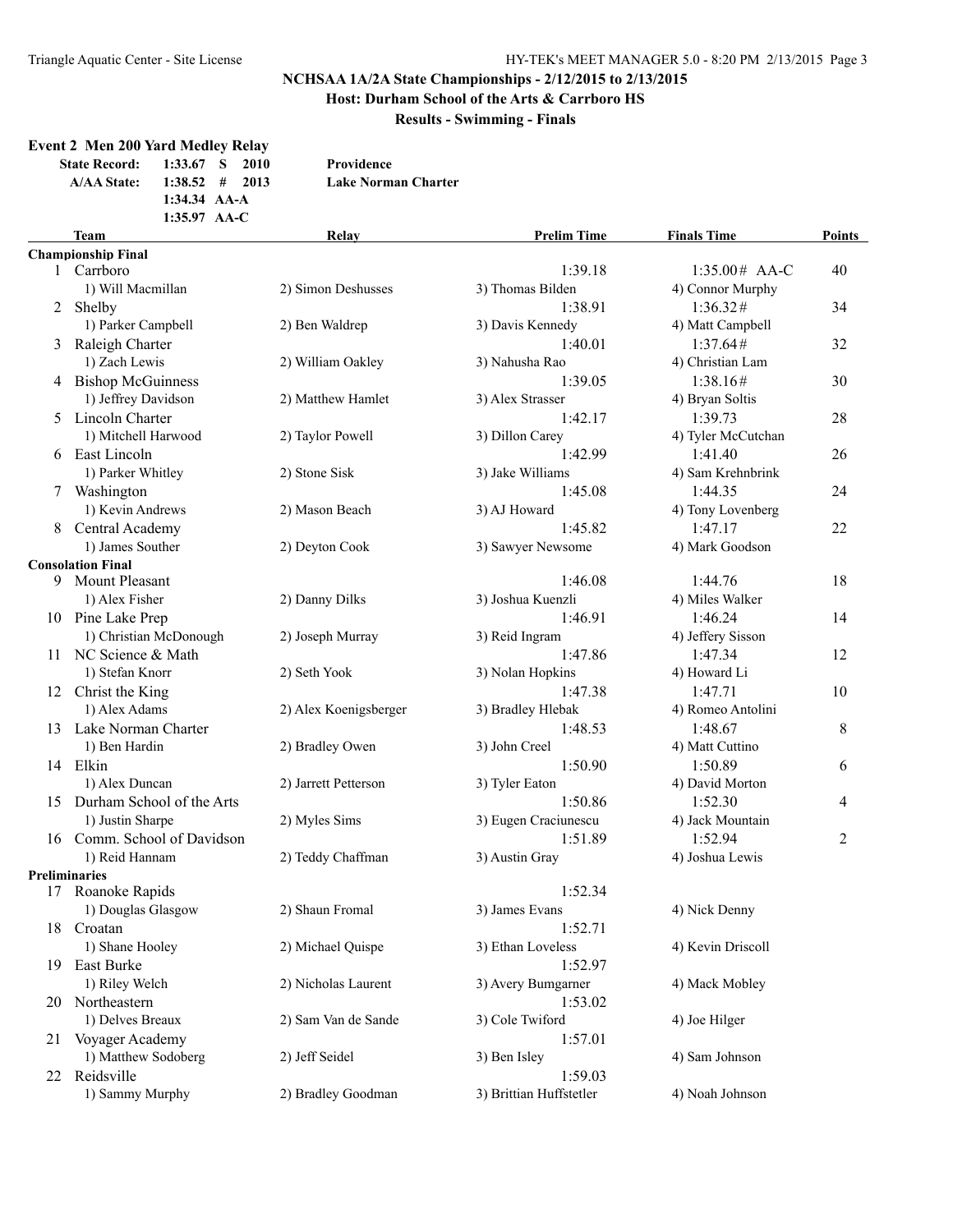**Host: Durham School of the Arts & Carrboro HS**

**Results - Swimming - Finals**

| Preliminaries  (Event 2 Men 200 Yard Medley Relay) |  |  |  |
|----------------------------------------------------|--|--|--|
|                                                    |  |  |  |

|    | <b>Team</b>    | Relay               | <b>Prelim Time</b> | <b>Finals Time</b> | <b>Points</b> |
|----|----------------|---------------------|--------------------|--------------------|---------------|
| 23 | Rosewood       |                     | 2.0199             |                    |               |
|    | 1) Dalton Ira  | 2) Kodey Silknitter | 3) Wesley Chandler | 4) Zach Sumner     |               |
| 24 | Union Academy  |                     | 2:02.84            |                    |               |
|    | 1) Taylor Babb | 2) Tyler Babb       | 3) John Demeraski  | 4) John Maloney    |               |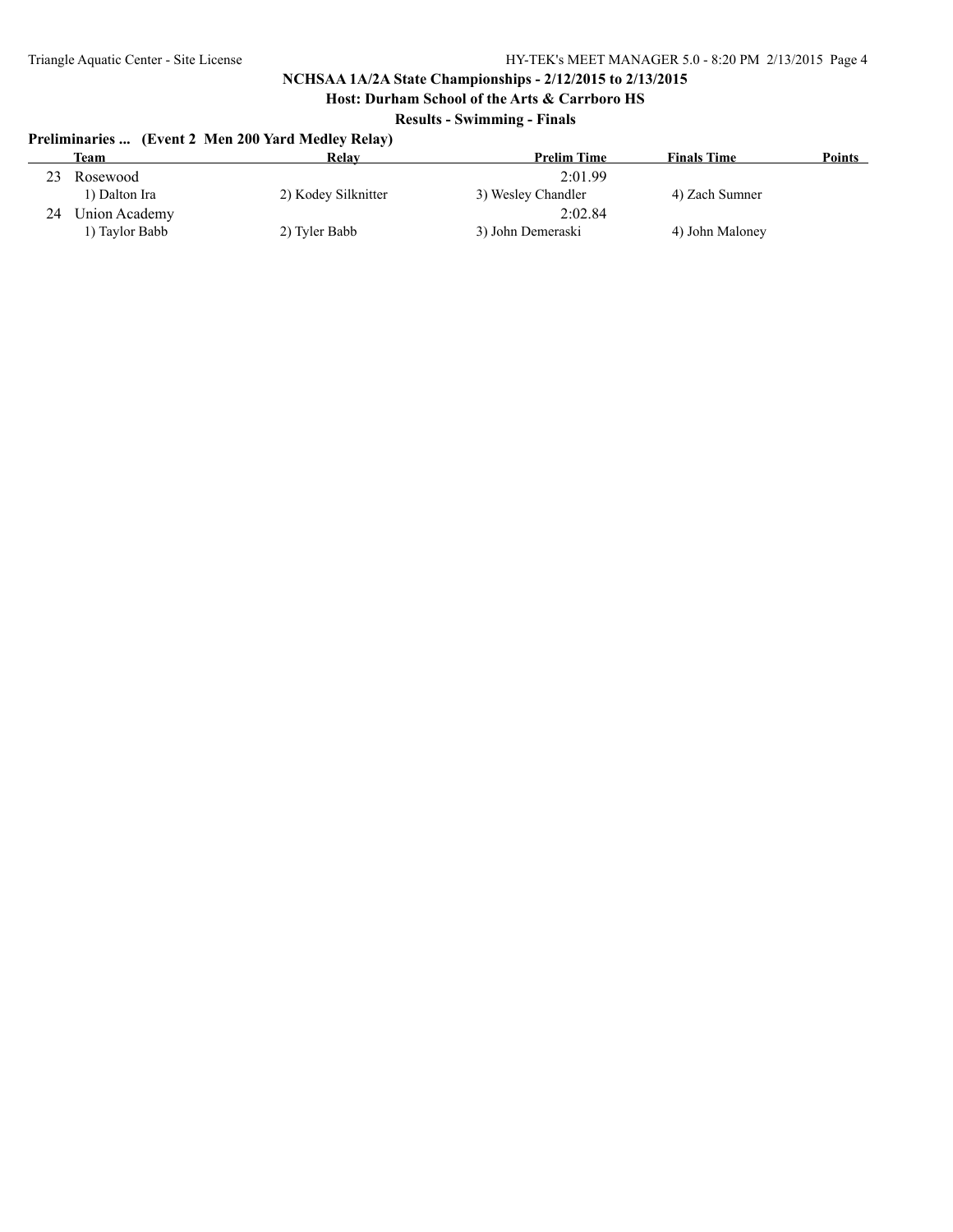**Results - Swimming - Finals**

# **Event 3 Women 200 Yard Freestyle**

| <b>State Record:</b> | 1:47.37 S 2014   | Jessica Merritt (Hough, W.A.)  |
|----------------------|------------------|--------------------------------|
| <b>A/AA State:</b>   | $1:49.31$ # 2014 | Christina Lappin(Lincoln Char) |
|                      | 1:49.35 $AA-A$   |                                |
|                      | 1:51.07 $AA-C$   |                                |

|       | <b>Name</b>               | <b>School</b>             | <b>Prelim Time</b> | <b>Finals Time</b> | Points           |
|-------|---------------------------|---------------------------|--------------------|--------------------|------------------|
|       | <b>Championship Final</b> |                           |                    |                    |                  |
|       | Sarah Mandis              | First Flight              | 1:55.30            | 1:55.75            | 20               |
| 2     | Natalie Hamlet            | <b>Bishop McGuinness</b>  | 1:59.88            | 1:56.24            | 17               |
| 3     | Carole Fish               | Lake Norman Charter       | 1:58.85            | 1:57.71            | 16               |
| 4     | Ann Carr                  | River Mill Academy        | 2:00.11            | 1:58.21            | 15               |
| 5     | Morgan Davis              | Trinity                   | 2:01.17            | 1:58.97            | 14               |
| 6     | Sydney Willis             | Raleigh Charter           | 2:03.23            | 2:02.31            | 13               |
|       | Haylie Moore              | South Davidson            | 2:01.31            | 2:03.22            | 12               |
| 8     | Gina Myers                | Forbush                   | 2:06.71            | 2:07.18            | 11               |
|       | <b>Consolation Final</b>  |                           |                    |                    |                  |
| 9     | Katelyn Southard          | Surry Central             | 2:09.65            | 2:07.64            | 9                |
| 10    | <b>Bridget Williams</b>   | Raleigh Charter           | 2:10.03            | 2:08.16            | $\boldsymbol{7}$ |
| 11    | Kristina Lane             | Raleigh Charter           | 2:13.72            | 2:09.78            | 6                |
| $*12$ | <b>Emily Fiore</b>        | <b>Bishop McGuinness</b>  | 2:11.88            | 2:10.69            | 4.50             |
| $*12$ | Kara Jones                | Lake Norman Charter       | 2:12.56            | 2:10.69            | 4.50             |
| 14    | Kailey Hall               | Comm. School of Davidson  | 2:12.54            | 2:11.94            | $\mathfrak{Z}$   |
| 15    | Allison Schimmoller       | Lake Norman Charter       | 2:12.63            | 2:12.70            | $\overline{c}$   |
| 16    | Karsyn Guffey             | R-S Central               | 2:13.97            | 2:12.87            | $\mathbf{1}$     |
|       | <b>Preliminaries</b>      |                           |                    |                    |                  |
| 17    | Erin Dumke                | Pine Lake Prep            | 2:14.27            |                    |                  |
| 18    | <b>Taylor Hughes</b>      | <b>Lincoln Charter</b>    | 2:15.32            |                    |                  |
| 19    | Mary Christopher          | NC Science & Math         | 2:16.34            |                    |                  |
| 20    | Claudia Aiello            | NC Science & Math         | 2:16.95            |                    |                  |
| 21    | Sofia Blankenship         | Pine Lake Prep            | 2:17.14            |                    |                  |
| 22    | Marissa Devine            | Jordan-Matthews           | 2:18.04            |                    |                  |
| 23    | Hannah Yueh               | Durham School of the Arts | 2:22.14            |                    |                  |
| 24    | Helen Jenkins             | South Davidson            | 2:26.18            |                    |                  |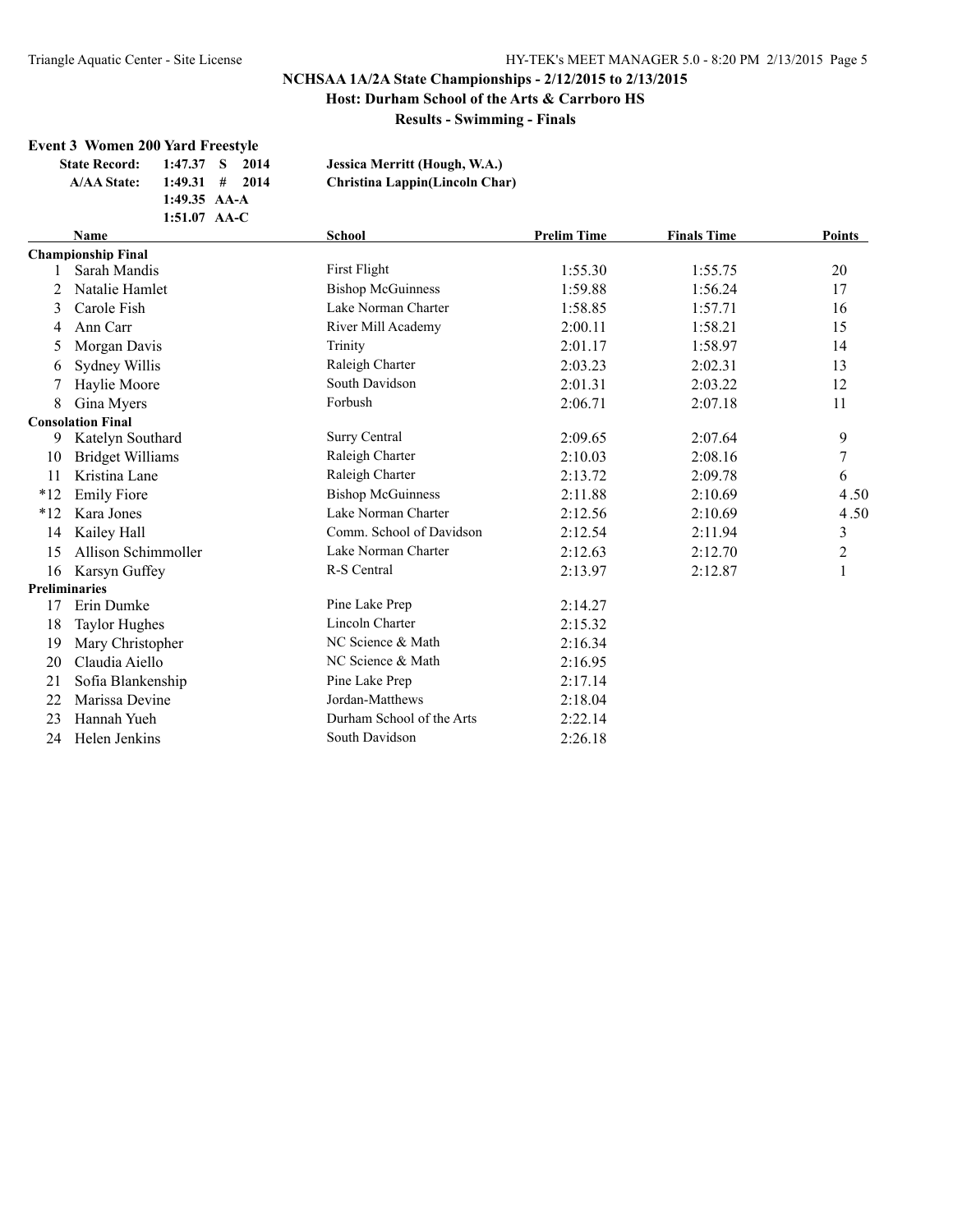**Results - Swimming - Finals**

# **Event 4 Men 200 Yard Freestyle**

| <b>State Record:</b> | $1:37.95$ S    | -2006 | <b>Charlie Houchin (Enloe)</b> |
|----------------------|----------------|-------|--------------------------------|
| <b>A/AA State:</b>   | $1:40.96$ #    | 2012  | <b>Matt Long (Shelby)</b>      |
|                      | 1:39.30 $AA-A$ |       |                                |
|                      | 1:40.99 $AA-C$ |       |                                |

|    | <b>Name</b>               | <b>School</b>             | <b>Prelim Time</b> | <b>Finals Time</b> | <b>Points</b>           |
|----|---------------------------|---------------------------|--------------------|--------------------|-------------------------|
|    | <b>Championship Final</b> |                           |                    |                    |                         |
|    | Will Macmillan            | Carrboro                  | 1:45.96            | $1:38.85#$ AA-A    | 20                      |
| 2  | Cameron Anderson          | Tarboro                   | 1:42.37            | 1:41.29            | 17                      |
| 3  | Parker Campbell           | Shelby                    | 1:47.36            | 1:42.57            | 16                      |
| 4  | Padgett Powe              | Lake Norman Charter       | 1:47.25            | 1:46.49            | 15                      |
| 5  | Eric Lovenberg            | Washington                | 1:49.27            | 1:49.56            | 14                      |
| 6  | <b>Braxton Baird</b>      | NC Science & Math         | 1:51.51            | 1:50.65            | 13                      |
|    | Alex Adams                | Christ the King           | 1:50.71            | 1:51.01            | 12                      |
| 8  | <b>Hunter Crook</b>       | First Flight              | 1:47.75            | 1:53.13            | 11                      |
|    | <b>Consolation Final</b>  |                           |                    |                    |                         |
| 9  | Justin Laatz              | Carrboro                  | 1:52.00            | 1:49.87            | 9                       |
| 10 | Nolan Hopkins             | NC Science & Math         | 1:53.46            | 1:49.91            | 7                       |
| 11 | Delves Breaux             | Northeastern              | 1:53.24            | 1:52.35            | 6                       |
| 12 | Alex Koenigsberger        | Christ the King           | 1:54.59            | 1:54.15            | 5                       |
| 13 | Tyler McCutchan           | Lincoln Charter           | 1:57.53            | 1:54.72            | 4                       |
| 14 | Kodey Silknitter          | Rosewood                  | 1:54.43            | 1:54.87            | $\overline{\mathbf{3}}$ |
| 15 | Keenan Burgess            | Christ the King           | 1:57.15            | 1:56.55            | $\overline{c}$          |
| 16 | Grayson Parker            | Pine Lake Prep            | 1:55.55            | 1:57.48            | $\mathbf{1}$            |
|    | <b>Preliminaries</b>      |                           |                    |                    |                         |
| 17 | Jackson Holcomb           | Durham School of the Arts | 1:57.53            |                    |                         |
| 18 | Allen Yuan                | Raleigh Charter           | 2:01.48            |                    |                         |
| 19 | Jackson Oakley            | Raleigh Charter           | 2:03.37            |                    |                         |
| 20 | Ryan McCourt              | Pine Lake Prep            | 2:03.40            |                    |                         |
| 21 | Keith Chung               | Shelby                    | 2:03.56            |                    |                         |
| 22 | Alex Fisher               | <b>Mount Pleasant</b>     | 2:04.77            |                    |                         |
| 23 | <b>Matthew Fender</b>     | <b>Hunter Huss</b>        | 2:05.03            |                    |                         |
| 24 | Mikey Beaver              | Shelby                    | 2:06.56            |                    |                         |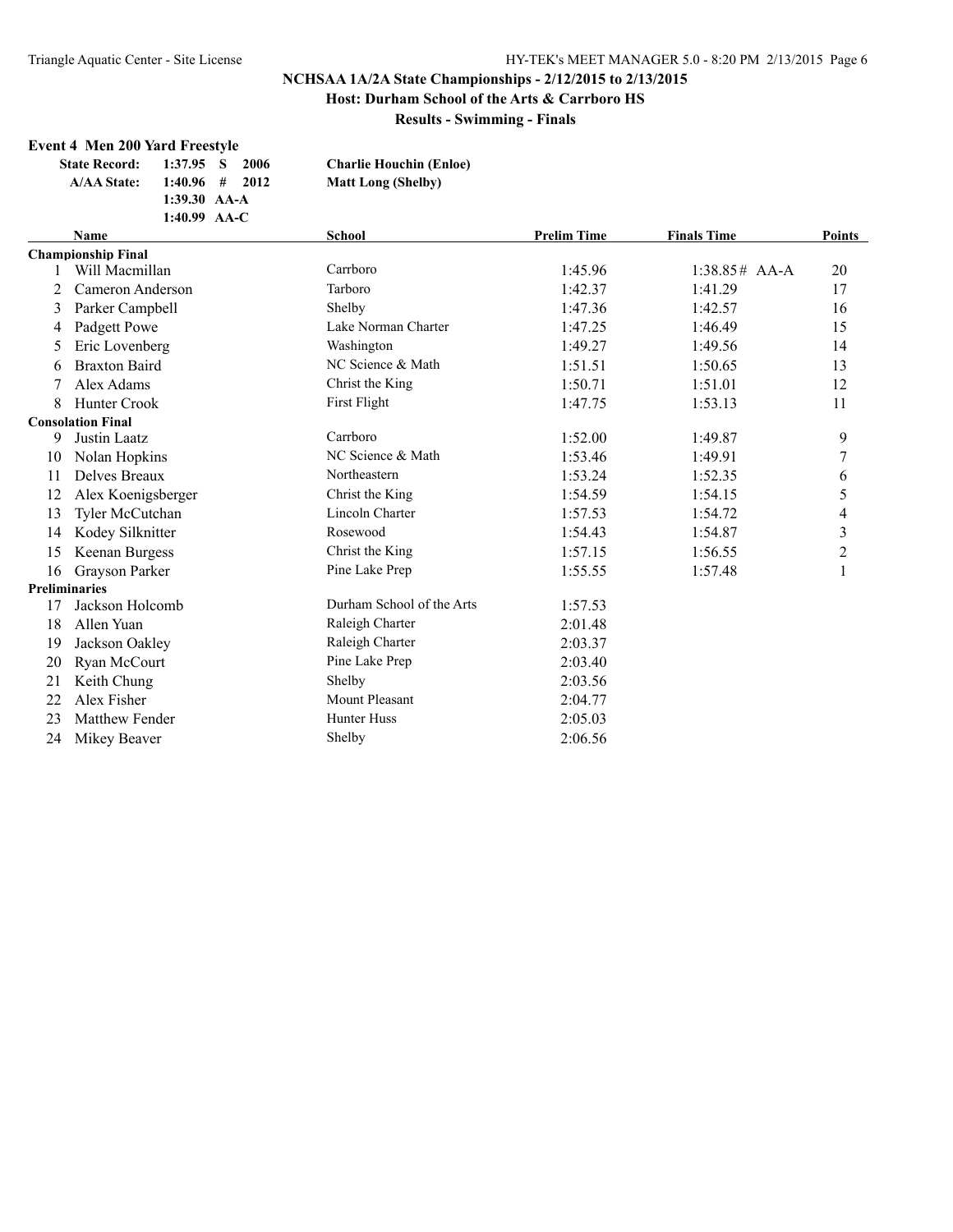**Results - Swimming - Finals**

# **Event 5 Women 200 Yard IM**

| <b>State Record:</b> | $2:00.58$ S    | 2008             | <b>Kirsten Smith (Athens Drive)</b> |
|----------------------|----------------|------------------|-------------------------------------|
| <b>A/AA State:</b>   |                | $2:02.63$ # 2014 | <b>Olivia Onties (Raleigh Char)</b> |
|                      | $2:02.84$ AA-A |                  |                                     |
|                      | $2:04.94$ AA-C |                  |                                     |

|                            | <b>Name</b>               | <b>School</b>            | <b>Prelim Time</b> | <b>Finals Time</b> | <b>Points</b>  |
|----------------------------|---------------------------|--------------------------|--------------------|--------------------|----------------|
|                            | <b>Championship Final</b> |                          |                    |                    |                |
|                            | Jane Donahue              | Christ the King          | 2:11.19            | 2:05.07            | 20             |
| 2                          | Mia Morrell               | Carrboro                 | 2:08.28            | 2:07.07            | 17             |
| 3                          | Kelsey Tunstall           | East Surry               | 2:14.26            | 2:08.77            | 16             |
| 4                          | Caroline Liu              | NC Science & Math        | 2:14.34            | 2:12.52            | 15             |
| $\mathcal{L}$              | <b>Sydney Parsons</b>     | Raleigh Charter          | 2:20.31            | 2:18.23            | 14             |
| 6                          | Shea Hopper               | Highlands Tech           | 2:20.66            | 2:19.98            | 13             |
|                            | Breanna Miller            | Gray Stone Day           | 2:21.64            | 2:21.46            | 12             |
| 8                          | Olivia Rasbornik          | Pine Lake Prep           | 2:21.94            | 2:21.78            | 11             |
|                            | <b>Consolation Final</b>  |                          |                    |                    |                |
| 9                          | Ellen Robertson           | Lake Norman Charter      | 2:22.77            | 2:21.21            | 9              |
| 10                         | Leah Abrams               | Carrboro                 | 2:23.45            | 2:21.25            | 7              |
| 11                         | Karina Lubian-Lopez       | Hendersonville           | 2:25.79            | 2:23.13            | 6              |
| 12                         | Lindsey Allison           | Pine Lake Prep           | 2:24.01            | 2:23.36            | 5              |
| 13                         | Valentyna Koudelkova      | Manteo                   | 2:24.19            | 2:23.54            | 4              |
| 14                         | Emma Peck                 | Raleigh Charter          | 2:23.81            | 2:24.06            | $\mathfrak{Z}$ |
| 15                         | Cassie Bebout             | Gray Stone Day           | 2:26.71            | 2:26.38            | 2              |
| 16                         | Shelby Smith              | <b>Lincoln Charter</b>   | 2:26.15            | 2:26.56            | 1              |
| <b>Preliminaries</b>       |                           |                          |                    |                    |                |
| 17                         | Sharmi Amin               | Salisbury                | 2:26.74            |                    |                |
| 18                         | Kaylyn Norville           | Tarboro                  | 2:27.30            |                    |                |
| 19                         | Sierra Winters            | Forbush                  | 2:27.63            |                    |                |
| 20                         | Katherine Martin          | East Surry               | 2:27.65            |                    |                |
| 21                         | <b>Emily Gosnell</b>      | Comm. School of Davidson | 2:28.84            |                    |                |
| 22                         | Camryn Gleason            | Franklinton              | 2:30.45            |                    |                |
| 23                         | <b>Bree Smith</b>         | Franklin Academy         | 2:33.80            |                    |                |
| $\qquad \qquad \text{---}$ | Olivia Ontjes             | Raleigh Charter          | DQ                 |                    |                |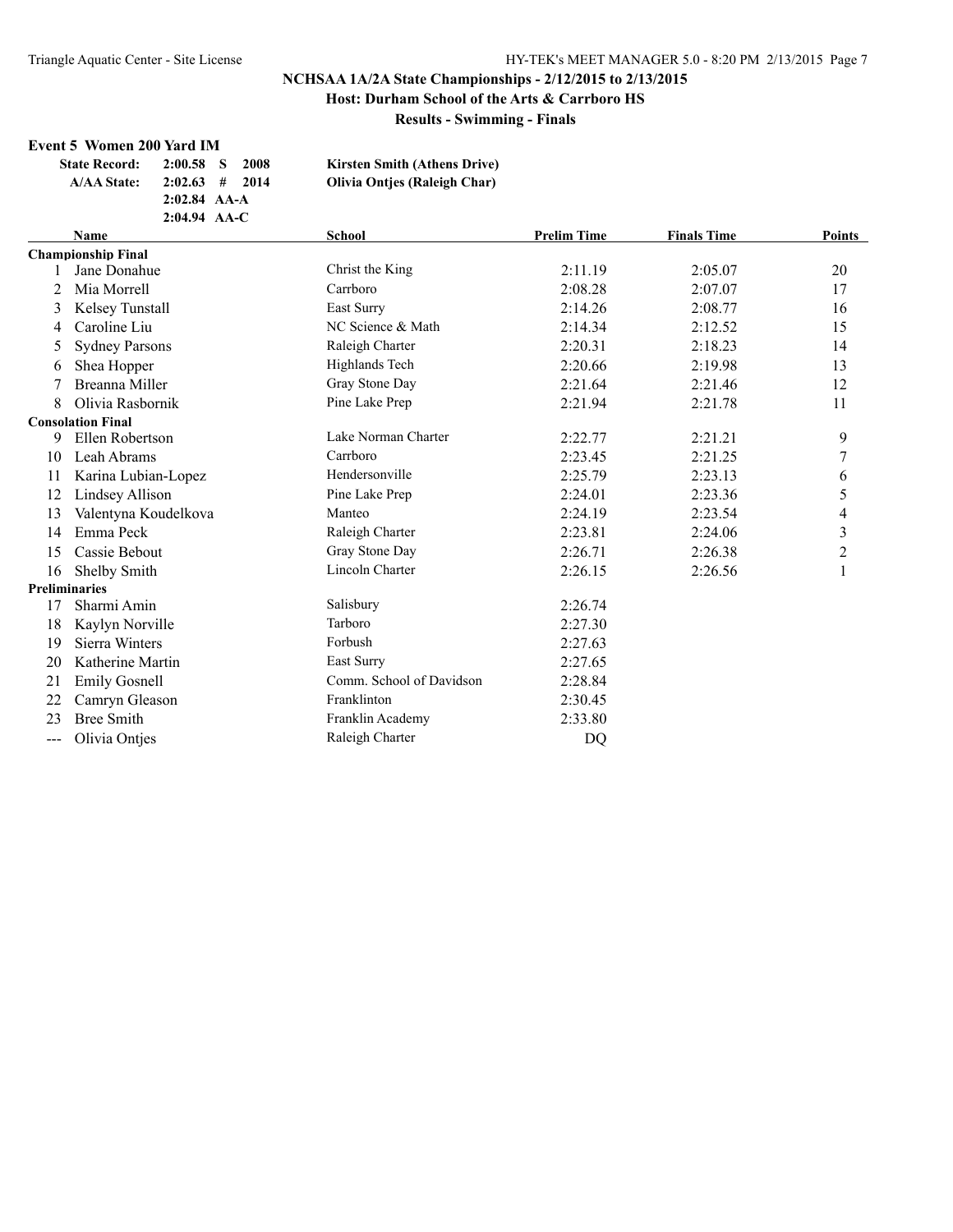**Results - Swimming - Finals**

#### **Event 6 Men 200 Yard IM**

| <b>State Record:</b> | $1:48.26$ S      | -2009 | Matt Houser (Rose, J. H.) |
|----------------------|------------------|-------|---------------------------|
| <b>A/AA State:</b>   | $1:52.53$ # 2014 |       | Will Macmillan (Carrboro) |
|                      | 1:50.73 $AA-A$   |       |                           |
|                      | 1:52.91 $AA-C$   |       |                           |

|    | <b>Name</b>               | <b>School</b>             | <b>Prelim Time</b> | <b>Finals Time</b> | <b>Points</b>  |
|----|---------------------------|---------------------------|--------------------|--------------------|----------------|
|    | <b>Championship Final</b> |                           |                    |                    |                |
|    | <b>Taylor Powell</b>      | Lincoln Charter           | 1:59.29            | 1:56.85            | 20             |
| 2  | <b>Simon Deshusses</b>    | Carrboro                  | 2:01.69            | 1:57.01            | 17             |
| 3  | Danny Dilks               | Mount Pleasant            | 2:00.44            | 1:57.96            | 16             |
| 4  | Ethan Knorr               | Salisbury                 | 2:02.44            | 1:59.15            | 15             |
| 5  | Richard Lang              | NC Science & Math         | 2:00.42            | 2:01.65            | 14             |
| 6  | James Reindl              | Croatan                   | 2:02.79            | 2:02.03            | 13             |
|    | Kevin Andrews             | Washington                | 2:03.92            | 2:03.43            | 12             |
| 8  | Dylan Fore                | Atkins                    | 2:07.08            | 2:05.07            | 11             |
|    | <b>Consolation Final</b>  |                           |                    |                    |                |
| 9  | Tony Lovenberg            | Washington                | 2:09.44            | 2:06.29            | 9              |
| 10 | Reid Hannam               | Comm. School of Davidson  | 2:09.53            | 2:07.50            | 7              |
| 11 | Ben Hardin                | Lake Norman Charter       | 2:09.50            | 2:08.28            | 6              |
| 12 | Dillon Carey              | <b>Lincoln Charter</b>    | 2:14.28            | 2:09.62            | 5              |
| 13 | Eugen Craciunescu         | Durham School of the Arts | 2:10.70            | 2:10.16            | 4              |
| 14 | <b>Bradley Hlebak</b>     | Christ the King           | 2:13.81            | 2:10.46            | 3              |
| 15 | <b>Steve Park</b>         | NC Science & Math         | 2:12.35            | 2:12.78            | $\overline{c}$ |
| 16 | Harrison Mantooth         | <b>Stuart Cramer</b>      | 2:16.03            | 2:14.64            | 1              |
|    | <b>Preliminaries</b>      |                           |                    |                    |                |
| 17 | Cole Lewis                | Raleigh Charter           | 2:16.81            |                    |                |
| 18 | Jay Wilson                | Shelby                    | 2:16.82            |                    |                |
| 19 | <b>Tyler Eaton</b>        | Elkin                     | 2:16.93            |                    |                |
| 20 | Mac Doebler               | First Flight              | 2:17.68            |                    |                |
| 21 | Killian Carpenter         | Franklin                  | 2:19.07            |                    |                |
| 22 | Jordan Carman             | Manteo                    | 2:20.15            |                    |                |
| 23 | Shane Hooley              | Croatan                   | 2:24.29            |                    |                |
| 24 | Seth Yook                 | NC Science & Math         | 2:29.02            |                    |                |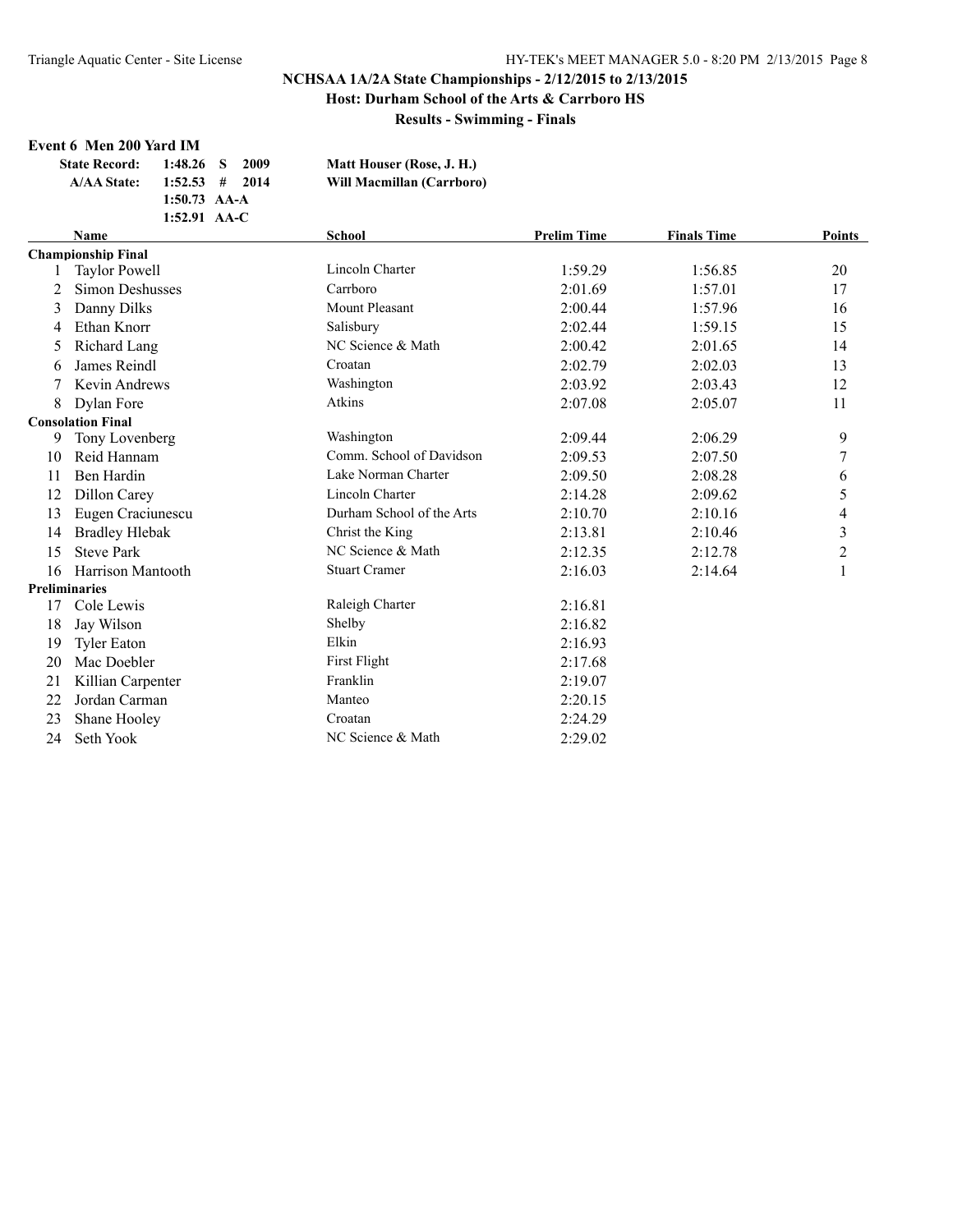**Results - Swimming - Finals**

# **Event 7 Women 50 Yard Freestyle**

| <b>State Record:</b> | - S -<br>22.88<br>2014 | <b>Nora McCullagh (Char Catholic)</b> |
|----------------------|------------------------|---------------------------------------|
| <b>A/AA State:</b>   | $23.46 \pm 2014$       | Christina Lappin(Lincoln Char)        |
|                      | $23.35 \text{AA-A}$    |                                       |
|                      | 23.75 AA-C             |                                       |

|    | Name                      | <b>School</b>            | <b>Prelim Time</b> | <b>Finals Time</b> | Points                  |
|----|---------------------------|--------------------------|--------------------|--------------------|-------------------------|
|    | <b>Championship Final</b> |                          |                    |                    |                         |
|    | Alyssa Marsh              | Pine Lake Prep           | 23.81              | $23.05#$ AA-A      | 20                      |
| 2  | Tara Martin               | Raleigh Charter          | 24.76              | 23.69<br>$AA-C$    | 17                      |
| 3  | Christina Lappin          | Lincoln Charter          | 24.93              | 23.98              | 16                      |
| 4  | Lilly Whalen              | Raleigh Charter          | 25.08              | 24.71              | 15                      |
| 5  | Annie Shirk               | Shelby                   | 25.42              | 24.72              | 14                      |
| 6  | Megan Baldwin             | Washington               | 24.81              | 24.74              | 13                      |
|    | <b>Stephanie Ding</b>     | NC Science & Math        | 25.45              | 24.98              | 12                      |
| 8  | Elizabeth McCann          | North Wilkes             | 25.23              | 25.27              | 11                      |
|    | <b>Consolation Final</b>  |                          |                    |                    |                         |
| 9  | <b>KK Rasbornik</b>       | Pine Lake Prep           | 25.54              | 25.42              | 9                       |
| 10 | Kylee Gomilla             | Comm. School of Davidson | 26.02              | 25.62              | 7                       |
| 11 | Maris Bey                 | Forbush                  | 26.42              | 25.91              | 6                       |
| 12 | Taylor Harkey             | <b>Lincoln Charter</b>   | 26.25              | 26.07              | 5                       |
| 13 | Elizabeth Walter          | Lincoln Charter          | 26.07              | 26.37              | 4                       |
| 14 | Kali Krehnbrink           | East Lincoln             | 26.42              | 26.38              | $\overline{\mathbf{3}}$ |
| 15 | Sandy Lackmann            | Raleigh Charter          | 26.47              | 26.62              | $\overline{c}$          |
| 16 | Maddie Marsh              | Pine Lake Prep           | 26.53              | 26.71              | $\mathbf{1}$            |
|    | <b>Preliminaries</b>      |                          |                    |                    |                         |
| 17 | Paige Whalen              | Raleigh Charter          | 26.56              |                    |                         |
| 18 | Katie Spang               | Carrboro                 | 26.58              |                    |                         |
| 19 | <b>Sydney Carte</b>       | Lake Norman Charter      | 26.65              |                    |                         |
| 20 | Whitney Throneburg        | North Stanly             | 26.78              |                    |                         |
| 21 | Maddie Macmillan          | Carrboro                 | 27.21              |                    |                         |
| 22 | Rachel Price              | Roanoke Rapids           | 27.54              |                    |                         |
| 23 | Elizabeth Tsao            | Clinton                  | 27.68              |                    |                         |
| 24 | Sam Holshouser            | Albemarle                | 28.06              |                    |                         |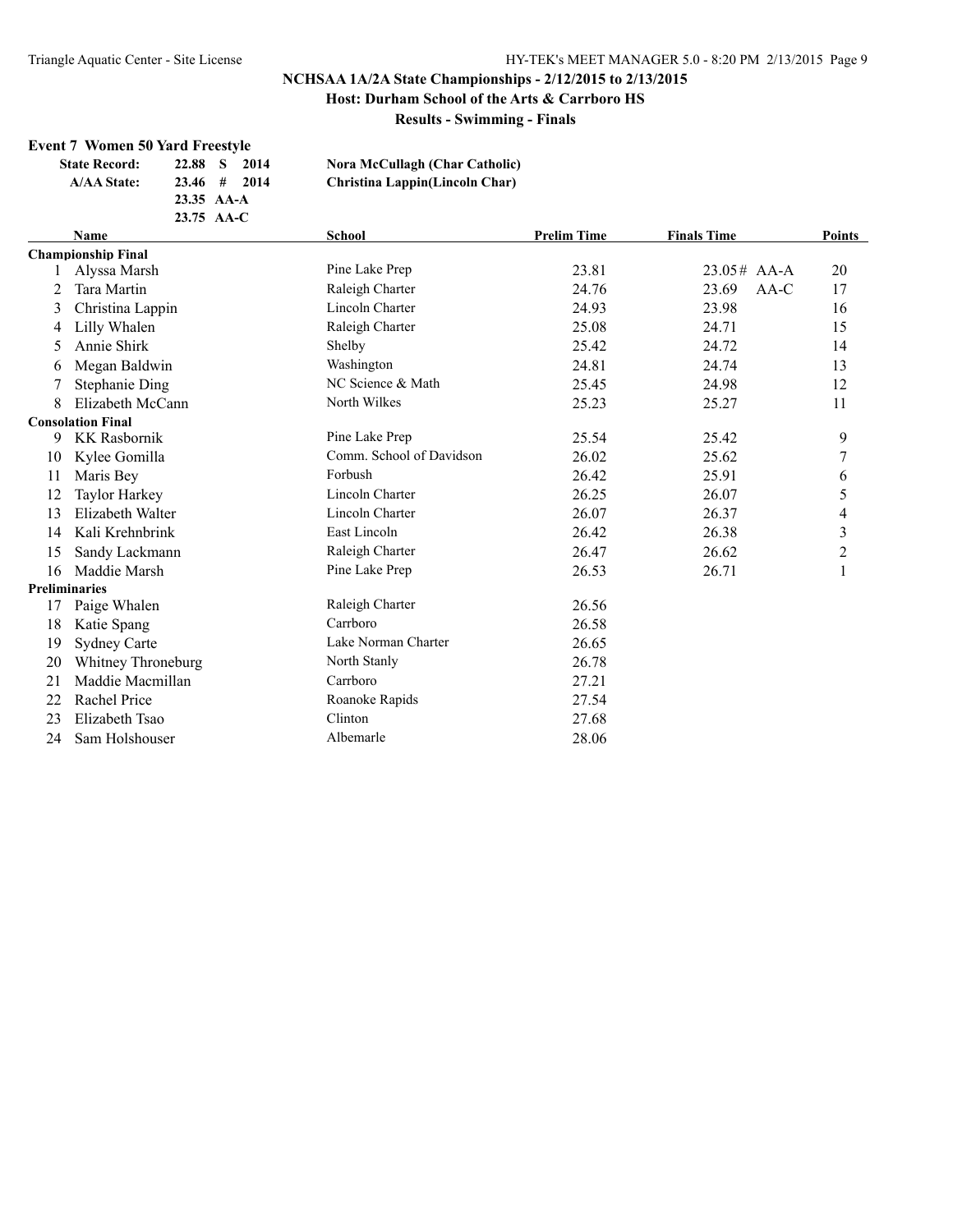**Results - Swimming - Finals**

# **Event 8 Men 50 Yard Freestyle**

| <b>State Record:</b> | 20.44 S<br>1990 | <b>Chris Compton (T.W. Andrews)</b> |
|----------------------|-----------------|-------------------------------------|
| <b>A/AA State:</b>   | $20.46$ # 2012  | Joe Bonk (Raleigh Charter)          |
|                      | 20.79 AA-A      |                                     |
|                      | $21.09$ AA-C    |                                     |

|    | <b>Name</b>               | <b>School</b>            | <b>Prelim Time</b> | <b>Finals Time</b> | <b>Points</b> |
|----|---------------------------|--------------------------|--------------------|--------------------|---------------|
|    | <b>Championship Final</b> |                          |                    |                    |               |
|    | Zach Lewis                | Raleigh Charter          | 21.92              | 21.50              | 20            |
| 2  | Zach Darden               | Goldsboro                | 21.52              | 21.51              | 17            |
| 3  | Alex Vander Linden        | West Davidson            | 22.00              | 21.66              | 16            |
| 4  | Mitchell Harwood          | Lincoln Charter          | 21.87              | 21.80              | 15            |
| 5  | Matt Campbell             | Shelby                   | 22.23              | 21.92              | 14            |
| 6  | Jacob Dooley              | Croatan                  | 22.01              | 22.06              | 13            |
|    | <b>Bryan Soltis</b>       | <b>Bishop McGuinness</b> | 22.34              | 22.43              | 12            |
| 8  | <b>Sean Powers</b>        | Lake Norman Charter      | 22.43              | 22.74              | 11            |
|    | <b>Consolation Final</b>  |                          |                    |                    |               |
| 9  | Sam Krehnbrink            | East Lincoln             | 22.58              | 22.33              | 9             |
| 10 | Christian McDonough       | Pine Lake Prep           | 22.51              | 22.50              | 7             |
| 11 | Christian Lam             | Raleigh Charter          | 22.57              | 22.56              | 6             |
| 12 | Connor Murphy             | Carrboro                 | 23.16              | 22.59              | 5             |
| 13 | Corrin Rothwell           | Lake Norman Charter      | 22.93              | 22.69              | 4             |
| 14 | <b>Matthew Hamlet</b>     | <b>Bishop McGuinness</b> | 22.81              | 22.73              | 3             |
| 15 | Corey Fries               | North Rowan              | 23.29              | 23.40              | 2             |
| 16 | AJ Howard                 | Washington               | 23.36              | 23.77              |               |
|    | <b>Preliminaries</b>      |                          |                    |                    |               |
| 17 | Nahusha Rao               | Raleigh Charter          | 23.37              |                    |               |
| 18 | <b>Andrew Tucker</b>      | <b>Forest Hills</b>      | 23.38              |                    |               |
| 19 | Kevin Driscoll            | Croatan                  | 23.43              |                    |               |
| 20 | <b>Blake Creighton</b>    | NC Science & Math        | 23.48              |                    |               |
| 21 | Vidusha Rao               | Raleigh Charter          | 23.56              |                    |               |
| 22 | Cameron Harding           | <b>East Carteret</b>     | 23.58              |                    |               |
| 23 | Benjamin Ostrander        | Gray Stone Day           | 23.85              |                    |               |
| 24 | Mack Mobley               | East Burke               | 24.05              |                    |               |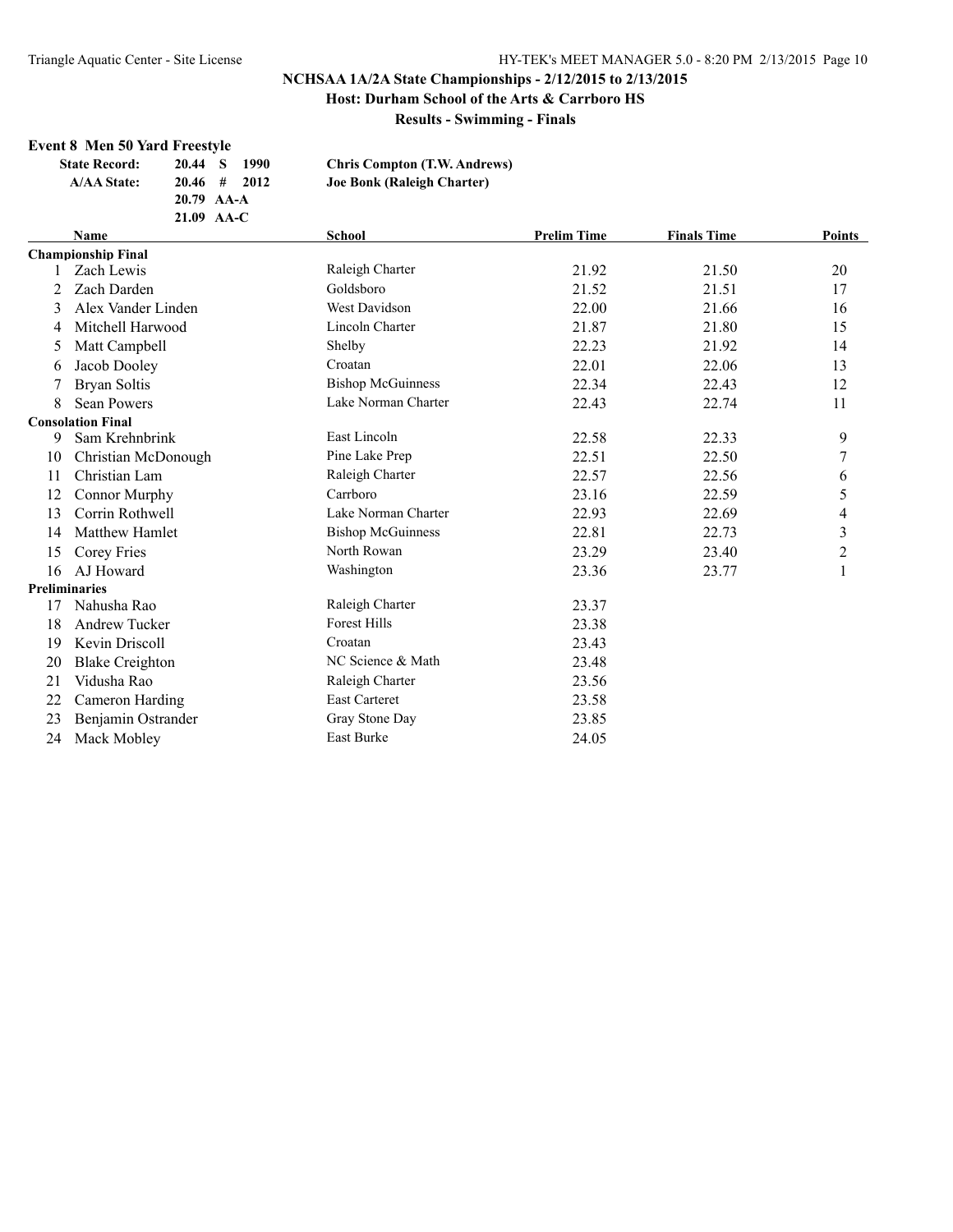**Results - Swimming - Finals**

# **Event 11 Women 100 Yard Butterfly**

| <b>State Record:</b> | 53.72 S                    | 2014 | Alyssa Marsh (Pine Lake Prep) |
|----------------------|----------------------------|------|-------------------------------|
| <b>A/AA State:</b>   | $53.72 \quad # \quad 2014$ |      | Alyssa Marsh (Pine Lake Prep) |
|                      | 55.02 AA-A                 |      |                               |
|                      | 56.12 AA-C                 |      |                               |

|    | Name                      | <b>School</b>             | <b>Prelim Time</b> | <b>Finals Time</b> |        | Points                  |
|----|---------------------------|---------------------------|--------------------|--------------------|--------|-------------------------|
|    | <b>Championship Final</b> |                           |                    |                    |        |                         |
|    | Alyssa Marsh              | Pine Lake Prep            | 56.55              | 54.08              | $AA-A$ | 20                      |
| 2  | Tara Martin               | Raleigh Charter           | 58.31              | 55.76              | AA-C   | 17                      |
| 3  | Lexi Souther              | Parkwood                  | 55.88              | 55.93              | AA-C   | 16                      |
| 4  | Mia Morrell               | Carrboro                  | 56.48              | 56.57              |        | 15                      |
| 5  | Kathryn Morrison          | Salisbury                 | 58.22              | 58.21              |        | 14                      |
| 6  | Olivia Rasbornik          | Pine Lake Prep            | 1:01.06            | 1:01.30            |        | 13                      |
|    | Annie Reindl              | Croatan                   | 1:01.08            | 1:01.31            |        | 12                      |
| 8  | Lindsey Allison           | Pine Lake Prep            | 1:01.43            | 1:01.68            |        | 11                      |
|    | <b>Consolation Final</b>  |                           |                    |                    |        |                         |
| 9  | Kelsey Tunstall           | East Surry                | 1:01.69            | 59.37              |        | 9                       |
| 10 | Kylee Gomilla             | Comm. School of Davidson  | 1:02.08            | 1:01.48            |        | 7                       |
| 11 | Maggie Whitman            | <b>East Davidson</b>      | 1:03.00            | 1:02.29            |        | 6                       |
| 12 | Misha Neal                | Durham School of the Arts | 1:03.51            | 1:02.71            |        | 5                       |
| 13 | Sarah Everhart            | Central Academy           | 1:02.53            | 1:02.86            |        | 4                       |
| 14 | Ellen Robertson           | Lake Norman Charter       | 1:03.06            | 1:03.53            |        | $\overline{\mathbf{3}}$ |
| 15 | Katelyn Southard          | Surry Central             | 1:03.32            | 1:04.17            |        | 2                       |
| 16 | Haylie Moore              | South Davidson            | 1:03.47            | 1:05.03            |        | 1                       |
|    | <b>Preliminaries</b>      |                           |                    |                    |        |                         |
| 17 | Dina Chen                 | NC Science & Math         | 1:03.95            |                    |        |                         |
| 18 | Emma Peck                 | Raleigh Charter           | 1:04.67            |                    |        |                         |
| 19 | Logan Luckadoo            | East Rutherford           | 1:07.12            |                    |        |                         |
| 20 | Emma Caulfield            | Raleigh Charter           | 1:07.95            |                    |        |                         |
| 21 | Kristie Price             | Roanoke Rapids            | 1:08.85            |                    |        |                         |
| 22 | <b>Emine Arcasoy</b>      | Carrboro                  | 1:12.12            |                    |        |                         |
| 23 | Christian Corwin          | <b>East Carteret</b>      | 1:12.64            |                    |        |                         |
| 24 | Madison Peele             | Croatan                   | 1:18.06            |                    |        |                         |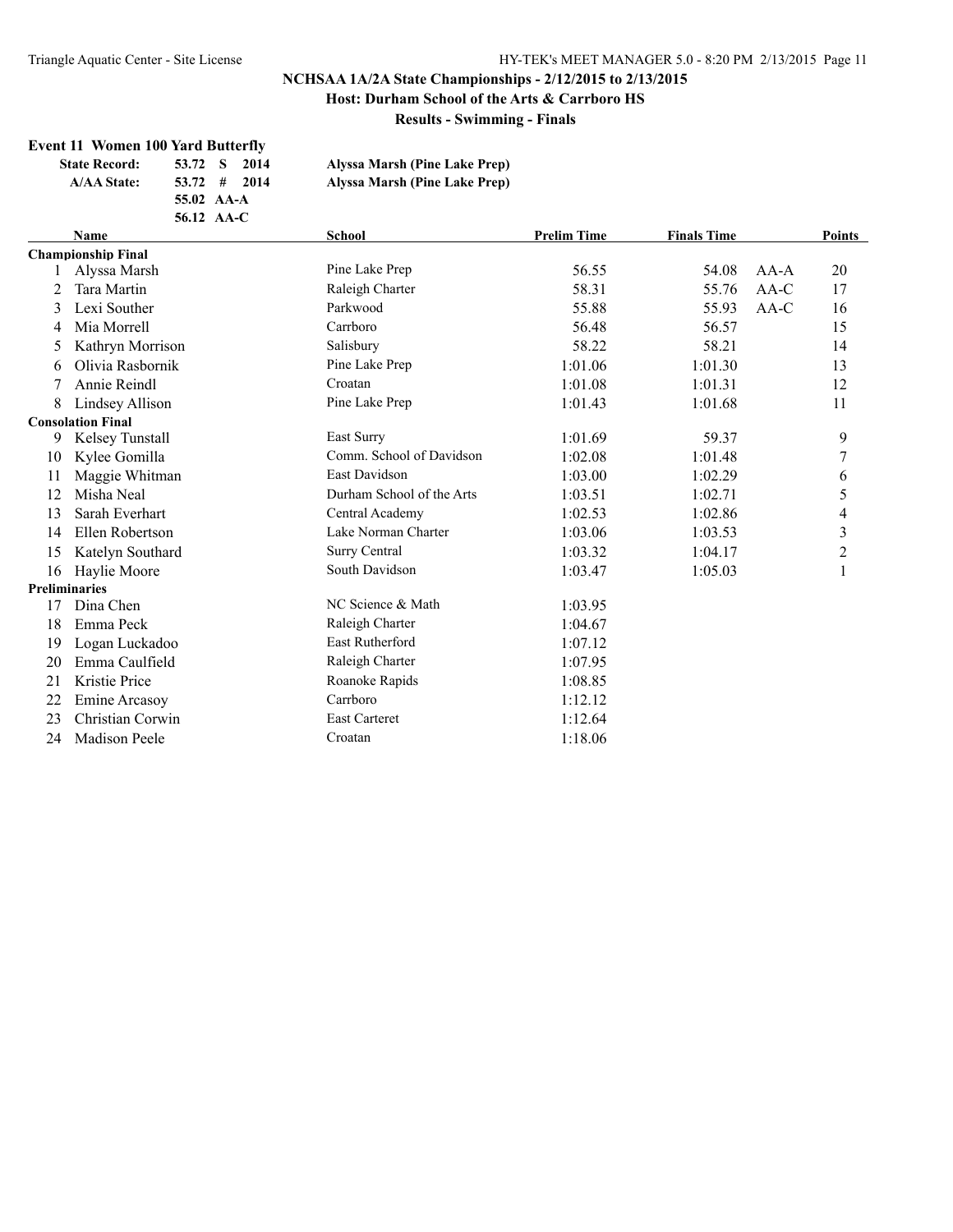**Results - Swimming - Finals**

# **Event 12 Men 100 Yard Butterfly**

| <b>State Record:</b> | 47.33 S    | 2006 | <b>Ricky Berens (S Mecklenburg)</b> |
|----------------------|------------|------|-------------------------------------|
| <b>A/AA State:</b>   | $51.22$ #  | 2015 | <b>Thomas Bilden (Carrboro)</b>     |
|                      | 49.51 AA-A |      |                                     |
|                      | 50.49 AA-C |      |                                     |

|    | <b>Name</b>               | <b>School</b>             | <b>Prelim Time</b> | <b>Finals Time</b> | Points                  |
|----|---------------------------|---------------------------|--------------------|--------------------|-------------------------|
|    | <b>Championship Final</b> |                           |                    |                    |                         |
|    | Thomas Bilden             | Carrboro                  | 51.22              | $49.92#$ AA-C      | 20                      |
|    | Zach Darden               | Goldsboro                 | 52.12              | 50.59#             | 17                      |
| 3  | Alex Strasser             | <b>Bishop McGuinness</b>  | 51.51              | 51.36              | 16                      |
| 4  | Parker Whitley            | East Lincoln              | 54.10              | 53.79              | 15                      |
| 5  | Davis Kennedy             | Shelby                    | 53.61              | 53.95              | 14                      |
| 6  | Corrin Rothwell           | Lake Norman Charter       | 53.93              | 54.35              | 13                      |
|    | Reid Ingram               | Pine Lake Prep            | 55.23              | 55.00              | 12                      |
| 8  | <b>Bradley Hlebak</b>     | Christ the King           | 55.50              | 55.90              | 11                      |
|    | <b>Consolation Final</b>  |                           |                    |                    |                         |
| 9  | Nahusha Rao               | Raleigh Charter           | 56.23              | 54.97              | 9                       |
| 10 | Nolan Hopkins             | NC Science & Math         | 56.56              | 55.11              | 7                       |
| 11 | James Souther             | Central Academy           | 56.49              | 55.98              | 6                       |
| 12 | AJ Howard                 | Washington                | 56.26              | 56.52              | 5                       |
| 13 | <b>Tyler Eaton</b>        | Elkin                     | 58.70              | 57.62              | 4                       |
| 14 | Alex Koenigsberger        | Christ the King           | 57.85              | 57.79              | $\overline{\mathbf{3}}$ |
| 15 | Dillon Carey              | <b>Lincoln Charter</b>    | 57.54              | 58.01              | $\overline{c}$          |
| 16 | Eugen Craciunescu         | Durham School of the Arts | 58.30              | 59.81              | 1                       |
|    | <b>Preliminaries</b>      |                           |                    |                    |                         |
| 17 | John Creel                | Lake Norman Charter       | 58.91              |                    |                         |
| 18 | Justin Browning           | Draughn                   | 58.99              |                    |                         |
| 19 | Vidusha Rao               | Raleigh Charter           | 1:00.03            |                    |                         |
| 20 | <b>Ethan Loveless</b>     | Croatan                   | 1:00.19            |                    |                         |
| 21 | Jake Craddock             | NC Science & Math         | 1:00.48            |                    |                         |
| 22 | Myles Sims                | Durham School of the Arts | 1:00.54            |                    |                         |
| 23 | John Demeraski            | <b>Union Academy</b>      | 1:01.00            |                    |                         |
| 24 | Cole Twiford              | Northeastern              | 1:03.22            |                    |                         |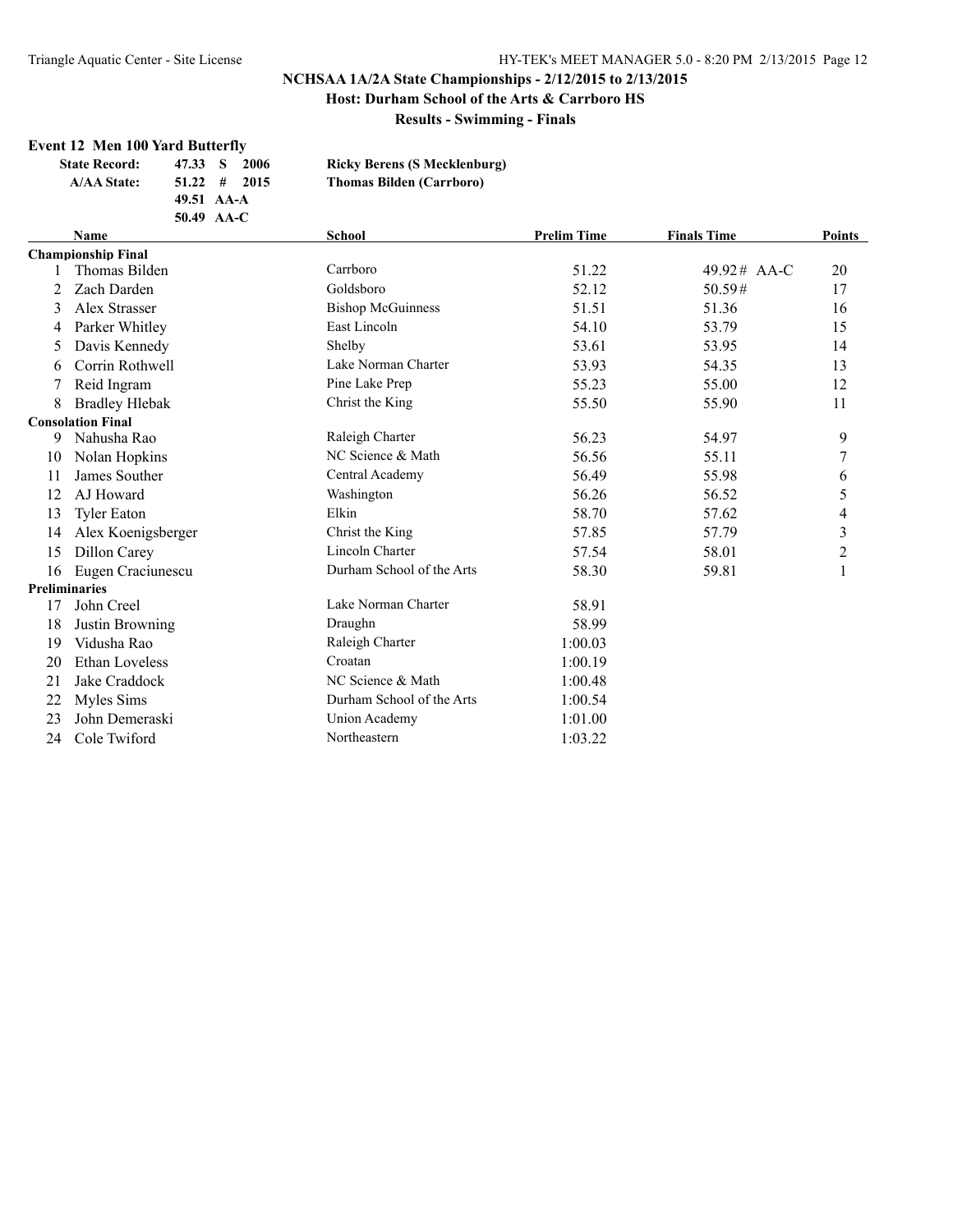**Results - Swimming - Finals**

# **Event 13 Women 100 Yard Freestyle**

| <b>State Record:</b> | 49.68 S    | 2014                       | Emily Allen (Hough, W.A.)           |
|----------------------|------------|----------------------------|-------------------------------------|
| <b>A/AA State:</b>   |            | $50.75 \quad # \quad 2013$ | <b>Olivia Ontjes (Raleigh Char)</b> |
|                      | 50.68 AA-A |                            |                                     |
|                      | 51.51 AA-C |                            |                                     |

|    | <b>Name</b>               | <b>School</b>              | <b>Prelim Time</b> | <b>Finals Time</b> | <b>Points</b>  |
|----|---------------------------|----------------------------|--------------------|--------------------|----------------|
|    | <b>Championship Final</b> |                            |                    |                    |                |
|    | Christina Lappin          | Lincoln Charter            | 54.17              | 51.80              | 20             |
| 2  | Madelyn Martelle          | Thomas Jefferson Classical | 54.83              | 52.92              | 17             |
| 3  | Annie Shirk               | Shelby                     | 55.22              | 53.34              | 16             |
| 4  | Misha Neal                | Durham School of the Arts  | 55.10              | 53.74              | 15             |
| 5  | Lilly Whalen              | Raleigh Charter            | 54.52              | 54.57              | 14             |
| 6  | <b>KK Rasbornik</b>       | Pine Lake Prep             | 54.95              | 54.69              | 13             |
|    | Sophia Bhalla             | <b>Lincoln Charter</b>     | 55.70              | 55.62              | 12             |
| 8  | Natalie Hamlet            | <b>Bishop McGuinness</b>   | 55.67              | 56.04              | 11             |
|    | <b>Consolation Final</b>  |                            |                    |                    |                |
| 9  | <b>Stephanie Ding</b>     | NC Science & Math          | 55.83              | 54.93              | 9              |
| 10 | Elizabeth McCann          | North Wilkes               | 56.49              | 56.12              | 7              |
| 11 | Taylor Harkey             | Lincoln Charter            | 56.49              | 56.42              | 6              |
| 12 | <b>Ashley Hicks</b>       | East Surry                 | 58.45              | 57.10              | 5              |
| 13 | Laura Wilson              | Shelby                     | 58.87              | 57.88              | 4              |
| 14 | Sandy Lackmann            | Raleigh Charter            | 57.33              | 58.03              | $\mathfrak{Z}$ |
| 15 | Elizabeth Walter          | <b>Lincoln Charter</b>     | 58.49              | 58.50              | $\overline{c}$ |
| 16 | <b>Sydney Carte</b>       | Lake Norman Charter        | 58.63              | 58.83              |                |
|    | <b>Preliminaries</b>      |                            |                    |                    |                |
| 17 | Kristina Lane             | Raleigh Charter            | 59.16              |                    |                |
| 18 | Paige Whalen              | Raleigh Charter            | 59.48              |                    |                |
| 19 | Whitney Throneburg        | North Stanly               | 59.54              |                    |                |
| 20 | Taylor Cole               | Croatan                    | 59.61              |                    |                |
| 21 | Carlee Boyd               | <b>East Carteret</b>       | 59.98              |                    |                |
| 22 | Katie Spang               | Carrboro                   | 1:00.10            |                    |                |
| 23 | Shreya Patel              | NC Science & Math          | 1:00.70            |                    |                |
| 24 | Caroline Cody             | Gray Stone Day             | 1:01.62            |                    |                |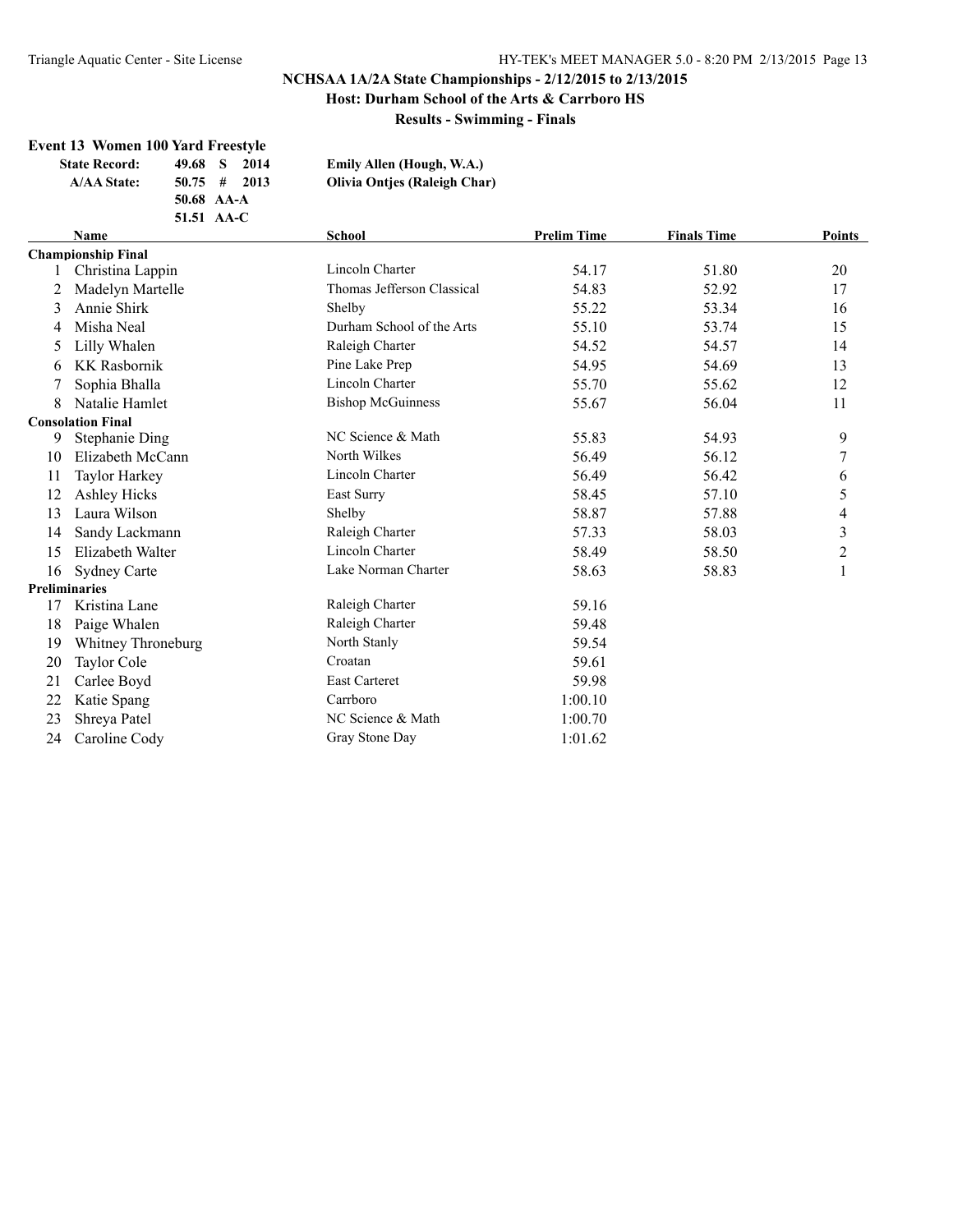**Results - Swimming - Finals**

# **Event 14 Men 100 Yard Freestyle**

| <b>State Record:</b> | - S<br>44.86<br>2014    | <b>Colin Ellington</b> (Holly Springs) |
|----------------------|-------------------------|----------------------------------------|
| <b>A/AA State:</b>   | $45.12 \quad #$<br>2012 | <b>Joe Bonk (Raleigh Charter)</b>      |
|                      | 45.40 AA-A              |                                        |
|                      | $46.08$ AA-C            |                                        |

|    | <b>Name</b>               | <b>School</b>            | <b>Prelim Time</b> | <b>Finals Time</b> |        | Points                  |
|----|---------------------------|--------------------------|--------------------|--------------------|--------|-------------------------|
|    | <b>Championship Final</b> |                          |                    |                    |        |                         |
|    | Will Macmillan            | Carrboro                 | 47.94              | 45.59              | $AA-C$ | 20                      |
|    | Zach Lewis                | Raleigh Charter          | 47.70              | 46.68              |        | 17                      |
|    | Mitchell Harwood          | Lincoln Charter          | 47.28              | 46.99              |        | 16                      |
| 4  | Matt Campbell             | Shelby                   | 48.35              | 47.95              |        | 15                      |
| 5  | Alex Vander Linden        | West Davidson            | 48.39              | 48.26              |        | 14                      |
| 6  | Jacob Dooley              | Croatan                  | 48.95              | 49.08              |        | 13                      |
|    | Sean Powers               | Lake Norman Charter      | 49.97              | 50.08              |        | 12                      |
| 8  | <b>Bryan Soltis</b>       | <b>Bishop McGuinness</b> | 48.98              | 59.15              |        | 11                      |
|    | <b>Consolation Final</b>  |                          |                    |                    |        |                         |
| 9  | Connor Murphy             | Carrboro                 | 50.64              | 50.08              |        | 9                       |
| 10 | Jake Williams             | East Lincoln             | 50.40              | 50.40              |        | 7                       |
| 11 | <b>Braxton Baird</b>      | NC Science & Math        | 50.25              | 50.59              |        | 6                       |
| 12 | <b>Andrew Tucker</b>      | <b>Forest Hills</b>      | 51.88              | 50.98              |        | 5                       |
| 13 | Sam Krehnbrink            | East Lincoln             | 51.91              | 51.17              |        | 4                       |
| 14 | Justin Clark              | Washington               | 51.16              | 51.67              |        | $\overline{\mathbf{3}}$ |
| 15 | Dallas Handy              | West Wilkes              | 51.26              | 51.94              |        | 2                       |
| 16 | William Oakley            | Raleigh Charter          | 51.99              | 52.40              |        | 1                       |
|    | <b>Preliminaries</b>      |                          |                    |                    |        |                         |
| 17 | Benjamin Ostrander        | Gray Stone Day           | 52.58              |                    |        |                         |
| 18 | <b>Blake Creighton</b>    | NC Science & Math        | 52.64              |                    |        |                         |
| 19 | Jonathan Lang             | Croatan                  | 52.70              |                    |        |                         |
| 20 | Caleb Bollenbacher        | Carrboro                 | 52.90              |                    |        |                         |
| 21 | Corey Fries               | North Rowan              | 52.93              |                    |        |                         |
| 22 | Brian Hack                | Lake Norman Charter      | 53.18              |                    |        |                         |
| 23 | Cameron Harding           | <b>East Carteret</b>     | 53.45              |                    |        |                         |
| 24 | Matt Cuttino              | Lake Norman Charter      | 54.97              |                    |        |                         |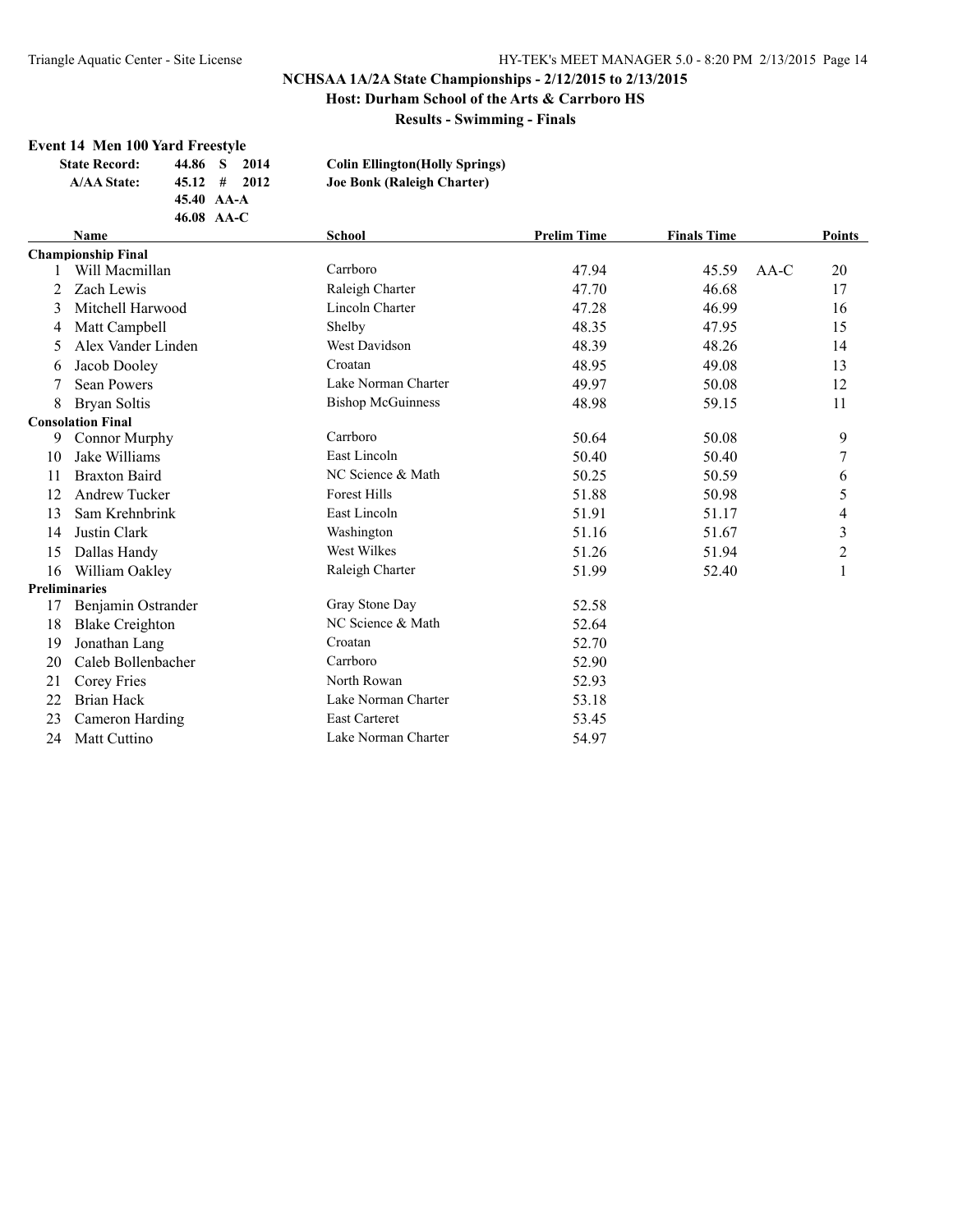**Results - Swimming - Finals**

# **Event 15 Women 500 Yard Freestyle**

| <b>State Record:</b> | $4:40.98$ S    | 2014   | <b>Hannah Moore (Green Hope)</b>    |
|----------------------|----------------|--------|-------------------------------------|
| <b>A/AA State:</b>   | $4:49.20$ #    | - 2010 | <b>Kelly Ann Baird (W Davidson)</b> |
|                      | 4:52.32 $AA-A$ |        |                                     |
|                      | 4:57.64 $AA-C$ |        |                                     |

|    | <b>Name</b>           | <b>School</b>             | <b>Finals Time</b> | Points |
|----|-----------------------|---------------------------|--------------------|--------|
|    | Sarah Mandis          | <b>First Flight</b>       | 5:12.82            | 20     |
| 2  | Morgan Davis          | Trinity                   | 5:17.58            | 17     |
| 3  | Ann Carr              | River Mill Academy        | 5:18.02            | 16     |
| 4  | Maggie Whitman        | East Davidson             | 5:20.15            | 15     |
| 5  | Annie Reindl          | Croatan                   | 5:23.63            | 14     |
| 6  | Carole Fish           | Lake Norman Charter       | 5:24.33            | 13     |
|    | Sydney Willis         | Raleigh Charter           | 5:27.58            | 12     |
| 8  | Shea Hopper           | Highlands Tech            | 5:38.04            | 11     |
| 9  | Gina Myers            | Forbush                   | 5:39.19            | 9      |
| 10 | Kate Schauss          | Raleigh Charter           | 5:42.43            |        |
| 11 | Anne-Louise Tunstall  | East Surry                | 5:46.54            | 6      |
| 12 | Allie Bridges         | Chase                     | 5:46.86            | 5      |
| 13 | <b>Emily Breaux</b>   | Northeastern              | 5:47.64            | 4      |
| 14 | Lindley Williams      | Mount Airy                | 5:48.91            | 3      |
| 15 | <b>Sydney Karre</b>   | Newton-Conover            | 5:49.77            | 2      |
| 16 | Daniella Welsh        | Raleigh Charter           | 5:58.01            |        |
| 17 | Laura Pulliam         | <b>West Stokes</b>        | 6:01.07            |        |
| 18 | Kayla Simmons         | East Surry                | 6:03.41            |        |
| 19 | <b>Bonnie Bridges</b> | Chase                     | 6:06.43            |        |
| 20 | Mary Christopher      | NC Science & Math         | 6:07.70            |        |
| 21 | <b>Taylor Hughes</b>  | Lincoln Charter           | 6:07.92            |        |
| 22 | Sarah Van Wagener     | Durham School of the Arts | 6:28.50            |        |
| 23 | Chloe Turner          | Carrboro                  | 6:35.11            |        |
|    | Anna Johnson          | Tarboro                   | <b>DFS</b>         |        |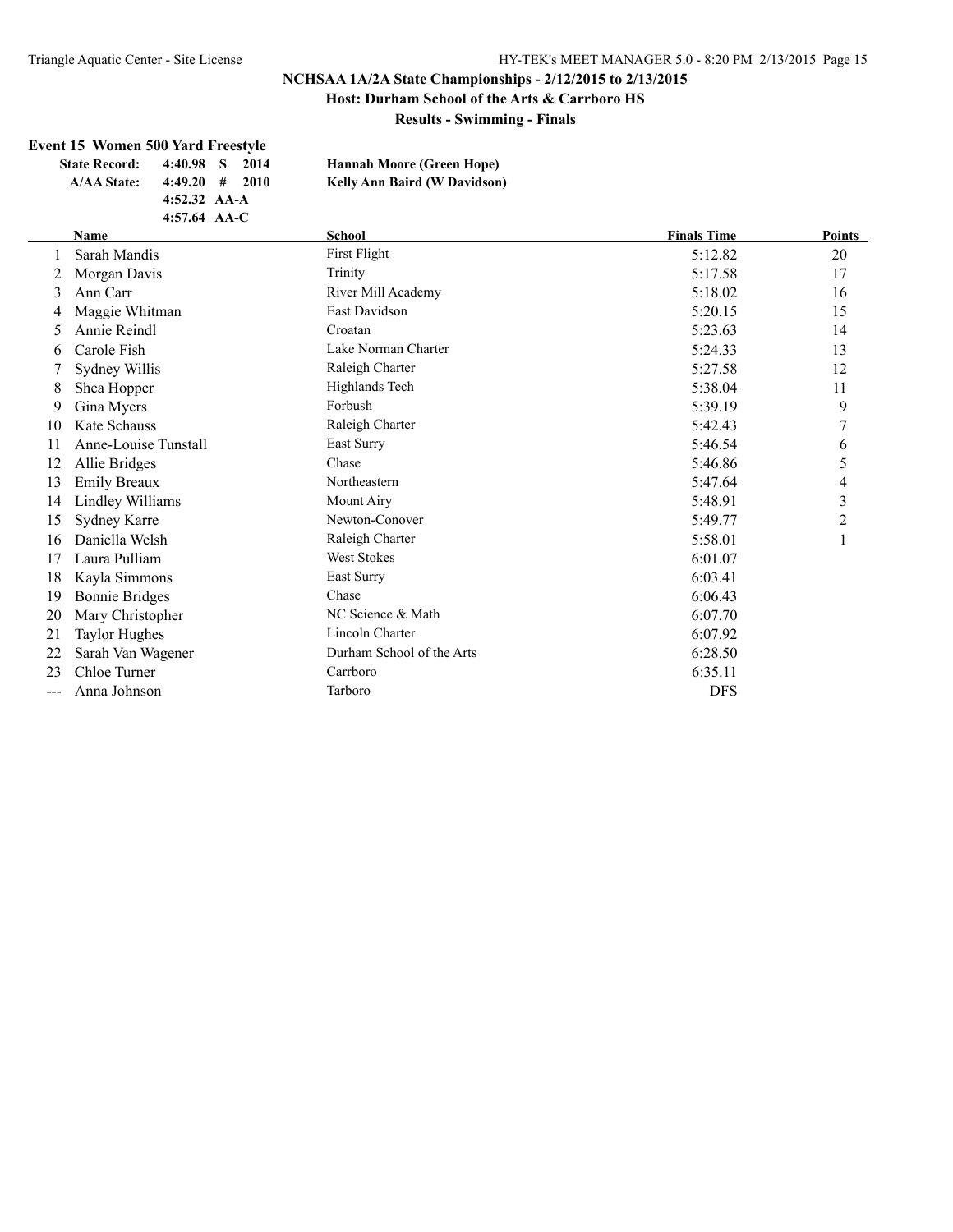**Results - Swimming - Finals**

# **Event 16 Men 500 Yard Freestyle**

| <b>State Record:</b> | 4:25.52 S           | <b>Charlie Houchin (Enloe)</b><br>-2006 |
|----------------------|---------------------|-----------------------------------------|
| <b>A/AA State:</b>   | $4:38.38$ #<br>2013 | Jacob Vosburgh (NCSSM)                  |
|                      | 4:30.05 $AA-A$      |                                         |
|                      | 4:35.06 $AA-C$      |                                         |

|    | <b>Name</b>         | <b>School</b>             | <b>Finals Time</b> | Points         |
|----|---------------------|---------------------------|--------------------|----------------|
|    | Thomas Bilden       | Carrboro                  | 4:43.92            | 20             |
|    | <b>Hunter Crook</b> | First Flight              | 4:48.45            | 17             |
| 3  | Ethan Knorr         | Salisbury                 | 4:48.67            | 16             |
| 4  | Padgett Powe        | Lake Norman Charter       | 4:53.00            | 15             |
| 5  | Richard Lang        | NC Science & Math         | 4:59.87            | 14             |
| 6  | Dylan Fore          | Atkins                    | 5:00.73            | 13             |
|    | Reid Hannam         | Comm. School of Davidson  | 5:04.58            | 12             |
| 8  | Jackson Holcomb     | Durham School of the Arts | 5:07.97            | 11             |
| 9  | Keenan Burgess      | Christ the King           | 5:09.79            | 9              |
| 10 | Tony Lovenberg      | Washington                | 5:10.31            | 7              |
| 11 | Stefan Knorr        | NC Science & Math         | 5:10.78            | 6              |
| 12 | Joshua Kuenzli      | <b>Mount Pleasant</b>     | 5:12.80            | 5              |
| 13 | Justin Laatz        | Carrboro                  | 5:15.20            | 4              |
| 14 | Allen Yuan          | Raleigh Charter           | 5:16.10            | $\mathfrak{Z}$ |
| 15 | Ryan McCourt        | Pine Lake Prep            | 5:21.25            | $\overline{2}$ |
| 16 | Tyler McCutchan     | Lincoln Charter           | 5:22.18            |                |
| 17 | Grayson Parker      | Pine Lake Prep            | 5:22.71            |                |
| 18 | Harrison Mantooth   | <b>Stuart Cramer</b>      | 5:24.19            |                |
| 19 | Cade O'Connell      | Lake Norman Charter       | 5:31.62            |                |
| 20 | Trey Lancaster      | Tarboro                   | 5:32.16            |                |
| 21 | James Riddle        | Raleigh Charter           | 5:32.82            |                |
| 22 | Ethan Green         | Madison                   | 5:39.37            |                |
| 23 | Ian Foster          | Carrboro                  | 5:39.98            |                |
| 24 | Dalton Ira          | Rosewood                  | 5:41.71            |                |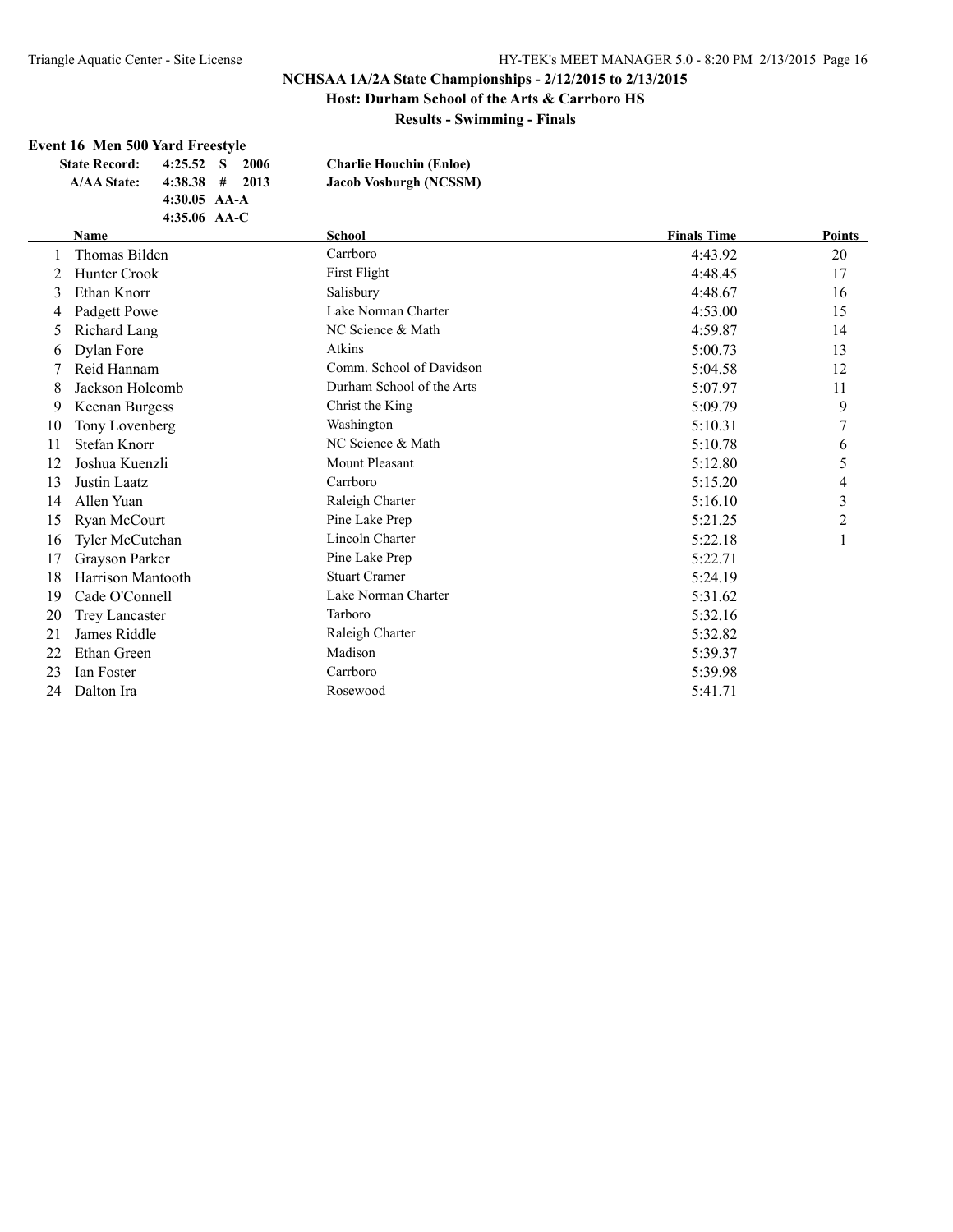**Host: Durham School of the Arts & Carrboro HS**

**Results - Swimming - Finals**

# **Event 17 Women 200 Yard Freestyle Relay**

|  | State Record: 1:33.22 S 2014 | <b>Charlotte Catholic</b> |
|--|------------------------------|---------------------------|
|  | A/AA State: 1:37.53 # 2006   | <b>Cardinal Gibbons</b>   |
|  | 1:36.23 $AA-A$               |                           |
|  | $1:37.78$ AA-C               |                           |
|  |                              |                           |

|               | <b>Team</b>                | <b>Relay</b>         | <b>Prelim Time</b>  | <b>Finals Time</b>    | Points |
|---------------|----------------------------|----------------------|---------------------|-----------------------|--------|
|               | <b>Championship Final</b>  |                      |                     |                       |        |
|               | 1 Raleigh Charter          |                      | 1:42.25             | 1:37.69<br>AA-C       | 40     |
|               | 1) Tara Martin             | 2) Paige Whalen      | 3) Lilly Whalen     | 4) Olivia Ontjes      |        |
|               | 2 Pine Lake Prep           |                      | 1:43.85             | 1:41.61               | 34     |
|               | 1) KK Rasbornik            | 2) Maddie Marsh      | 3) Lindsey Allison  | 4) Alyssa Marsh       |        |
|               | 3 Lincoln Charter          |                      | 1:43.63             | 1:42.86               | 32     |
|               | 1) Elizabeth Walter        | 2) Taylor Harkey     | 3) Kyndall Morrow   | 4) Sophia Bhalla      |        |
|               | 4 NC Science & Math        |                      | 1:46.27             | 1:44.73               | 30     |
|               | 1) Caroline Liu            | 2) Claudia Aiello    | 3) Shreya Patel     | 4) Stephanie Ding     |        |
| 5             | Thomas Jefferson Classical |                      | 1:46.39             | 1:45.04               | 28     |
|               | 1) Ali Huston              | 2) Lindsey Martelle  | 3) Stephanie Lola   | 4) Madelyn Martelle   |        |
|               | 6 Lake Norman Charter      |                      |                     |                       |        |
|               |                            |                      | 1:46.89             | 1:46.26               | 26     |
|               | 1) Andrea Gartner          | 2) Sydney Carte      | 3) Kara Jones       | 4) Abbie Miller       |        |
|               | Durham School of the Arts  |                      | 1:48.72             | 1:46.69               | 24     |
|               | 1) Hannah Yueh             | 2) Cecilia Hernandez | 3) Emily Burke      | 4) Misha Neal         |        |
|               | 8 East Surry               |                      | 1:47.53             | 1:47.36               | 22     |
|               | 1) Ashley Hicks            | 2) Katherine Martin  | 3) Avery Tilley     | 4) Kelsey Tunstall    |        |
|               | <b>Consolation Final</b>   |                      |                     |                       |        |
|               | 9 Bishop McGuinness        |                      | 1:48.88             | 1:48.54               | 18     |
|               | 1) Natalie Hamlet          | 2) Gina Koesters     | 3) Emily Fiore      | 4) Carolyn O'Halloran |        |
|               | 10 Forbush                 |                      | 1:48.89             | 1:49.06               | 14     |
|               | 1) Maris Bey               | 2) Sarah Hayden      | 3) Samantha Wooten  | 4) Sierra Winters     |        |
|               | 11 Carrboro                |                      | 1:50.79             | 1:49.83               | 12     |
|               | 1) Leah Abrams             | 2) Rebecca Sullenger | 3) Emine Arcasoy    | 4) Maddie Macmillan   |        |
|               | 12 First Flight            |                      | 1:50.80             | 1:50.14               | 10     |
|               | 1) Olivia Kyger            | 2) Savanah Wallace   | 3) Jessica Wallace  | 4) Sarah Mandis       |        |
|               | 13 Elkin                   |                      | 1:49.87             | 1:50.59               | 8      |
|               | 1) Bianka Soos             | 2) Kirstain Beaver   | 3) Annie Douglas    | 4) Palmer Duncan      |        |
|               | 14 Croatan                 |                      | 1:49.44             | 1:50.69               |        |
|               |                            |                      |                     |                       | 6      |
|               | 1) Taylor Cole             | 2) Coley Howard      | 3) Rachel Dooley    | 4) Annie Reindl       |        |
| 15            | Tarboro                    |                      | 1:52.99             | 1:52.43               | 4      |
|               | 1) Kaylyn Norville         | 2) Victoria Modlin   | 3) Rachel Tanhauser | 4) Anna Johnson       |        |
|               | Washington                 |                      | 1:51.14             | <b>DQ</b>             |        |
|               | 1) Amy Arnold              | 2) Courtney Richards | 3) Rylee Anderson   | 4) Megan Baldwin      |        |
| Preliminaries |                            |                      |                     |                       |        |
|               | 17 Gray Stone Day          |                      | 1:53.11             |                       |        |
|               | 1) Breanna Miller          | 2) Sophia Hurr       | 3) Cassie Bebout    | 4) Caroline Cody      |        |
|               | 18 East Lincoln            |                      | 1:53.12             |                       |        |
|               | 1) Delanghy Burke          | 2) Shelbee Knopf     | 3) Shelby Auvil     | 4) Kali Krehnbrink    |        |
| 19            | Shelby                     |                      | 1:54.21             |                       |        |
|               | 1) Kristin Still           | 2) Laura Wilson      | 3) Jessie Rucker    | 4) Annie Shirk        |        |
| 20            | Roanoke Rapids             |                      | 1:54.61             |                       |        |
|               | 1) Rachel Price            | 2) Katherine King    | 3) Amy Fromal       | 4) Kristie Price      |        |
| 21            | Franklin                   |                      | 1:54.67             |                       |        |
|               | 1) Kelsey Woodard          | 2) Sara Collins      | 3) Cassidy Zemmin   | 4) Shelby Frazier     |        |
|               | Clinton                    |                      | 1:54.95             |                       |        |
| 22            | 1) Grace Reagan            |                      |                     |                       |        |
|               |                            | 2) Katey Yang        | 3) Emily Valenti    | 4) Elizabeth Tsao     |        |
|               |                            |                      |                     |                       |        |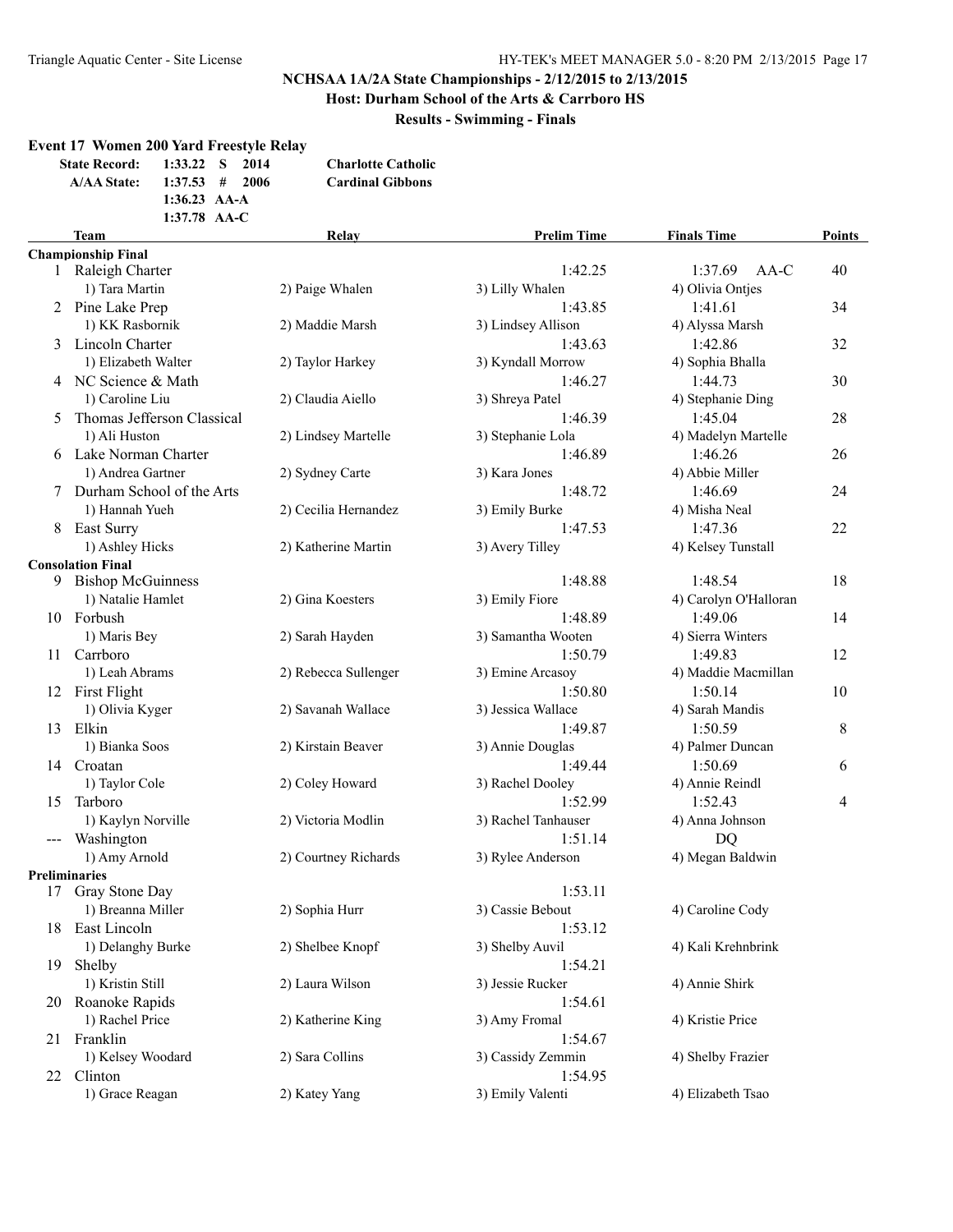**Host: Durham School of the Arts & Carrboro HS**

**Results - Swimming - Finals**

| Preliminaries  (Event 17 Women 200 Yard Freestyle Relay) |  |  |  |
|----------------------------------------------------------|--|--|--|
|                                                          |  |  |  |

|       | Team                     | Relav            | <b>Prelim Time</b> | <b>Finals Time</b>  | <b>Points</b> |
|-------|--------------------------|------------------|--------------------|---------------------|---------------|
|       | Voyager Academy          |                  | 1:58.83            |                     |               |
|       | 1) Hannah Guerrier       | 2) Carli Reo     | 3) Natalie Hollon  | 4) Anna Schlesinger |               |
| $---$ | Comm. School of Davidson |                  | DC                 |                     |               |
|       | 1) Kailey Hall           | 2) Emily Gosnell | 3) Tina Brumm      | 4) Kylee Gomilla    |               |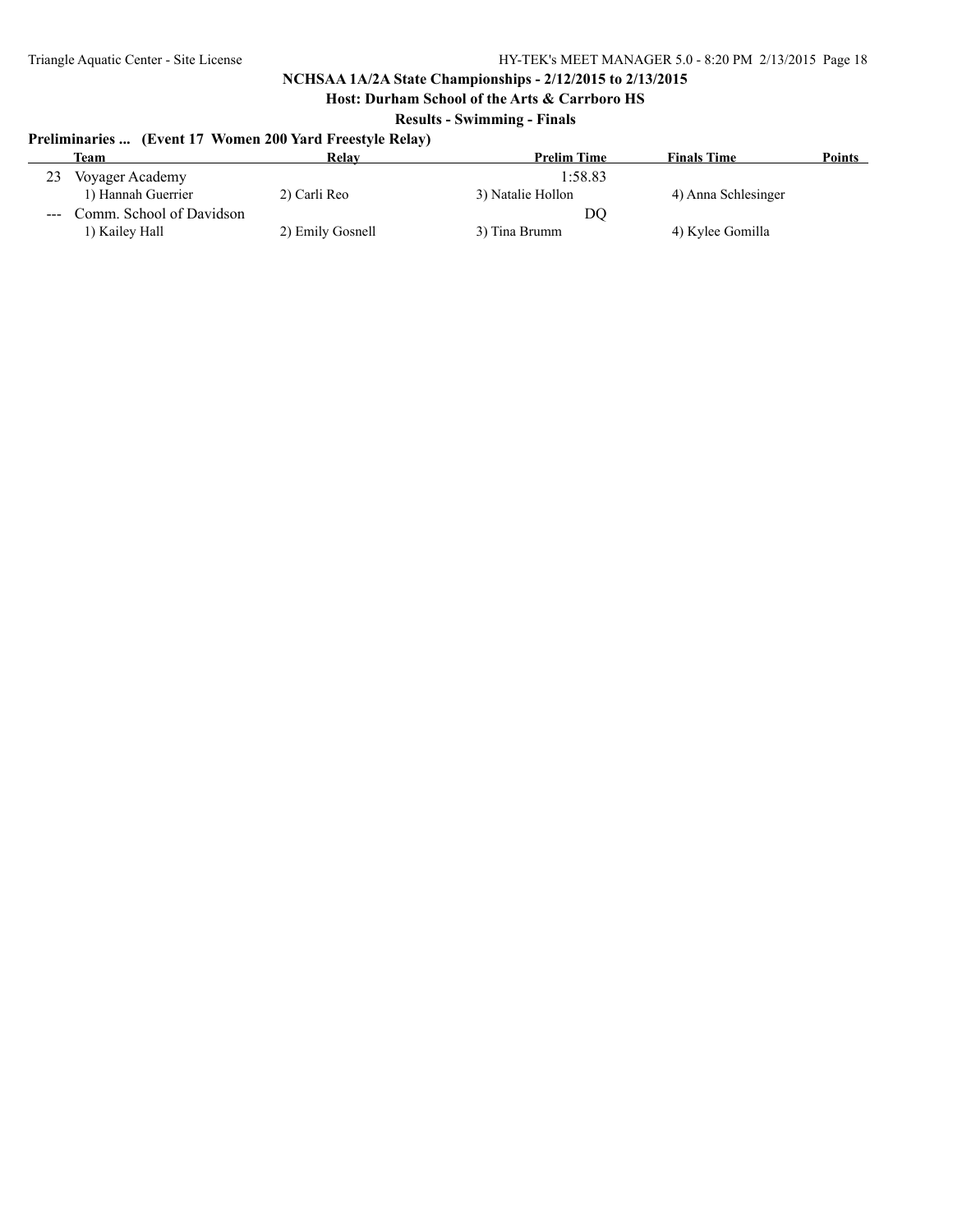**Host: Durham School of the Arts & Carrboro HS**

**Results - Swimming - Finals**

# **Event 18 Men 200 Yard Freestyle Relay**

| State Record: 1:23.66 S 2014 |                |                  | Rose, J. H. |
|------------------------------|----------------|------------------|-------------|
| <b>A/AA State:</b>           |                | $1:27.15$ # 2012 | Carrboro    |
|                              | $1:25.18$ AA-A |                  |             |
|                              | $1:26.61$ AA-C |                  |             |

|    | Team                      | Relay                  | <b>Prelim Time</b>      | <b>Finals Time</b>    | <b>Points</b>  |
|----|---------------------------|------------------------|-------------------------|-----------------------|----------------|
|    | <b>Championship Final</b> |                        |                         |                       |                |
|    | 1 Bishop McGuinness       |                        | 1:29.39                 | 1:28.19               | 40             |
|    | 1) Alex Strasser          | 2) Jeffrey Davidson    | 3) Matthew Hamlet       | 4) Bryan Soltis       |                |
|    | 2 Raleigh Charter         |                        | 1:30.38                 | 1:29.07               | 34             |
|    | 1) Zach Lewis             | 2) William Oakley      | 3) Nahusha Rao          | 4) Christian Lam      |                |
| 3  | Lake Norman Charter       |                        | 1:31.73                 | 1:30.60               | 32             |
|    | 1) Sean Powers            | 2) Corrin Rothwell     | 3) Padgett Powe         | 4) John Creel         |                |
|    | 4 Shelby                  |                        | 1:30.85                 | 1:30.66               | 30             |
|    | 1) Ben Waldrep            | 2) Jay Wilson          | 3) Davis Kennedy        | 4) Matt Campbell      |                |
| 5. | Carrboro                  |                        | 1:32.78                 | 1:32.73               | 28             |
|    | 1) Caleb Bollenbacher     | 2) Justin Laatz        | 3) Jack Dozier          | 4) Connor Murphy      |                |
| 6  | Washington                |                        | 1:34.00                 | 1:32.83               | 26             |
|    | 1) Justin Clark           | 2) Mason Beach         | 3) AJ Howard            | 4) Eric Lovenberg     |                |
|    | 7 Lincoln Charter         |                        | 1:33.96                 | 1:33.60               | 24             |
|    | 1) Grant Swicegood        | 2) Lucas Haskins       | 3) Tyler McCutchan      | 4) Reece Hodges       |                |
|    | 8 NC Science & Math       |                        | 1:33.95                 | 1:33.83               | 22             |
|    | 1) Blake Creighton        | 2) Xavier Boudreau     | 3) Braxton Baird        | 4) Richard Lang       |                |
|    | <b>Consolation Final</b>  |                        |                         |                       |                |
| 9  | Central Academy           |                        | 1:34.71                 | 1:33.67               | 18             |
|    | 1) Deyton Cook            | 2) Mark Goodson        | 3) Sawyer Newsome       | 4) James Souther      |                |
|    | 10 Pine Lake Prep         |                        | 1:34.45                 | 1:33.80               | 14             |
|    | 1) Reid Ingram            | 2) Christian McDonough | 3) Jeffery Sisson       | 4) Grayson Parker     |                |
| 11 | <b>Mount Pleasant</b>     |                        | 1:34.51                 | 1:35.26               | 12             |
|    | 1) Alex Fisher            | 2) Kyle Fincher        | 3) Levi Rice            | 4) Miles Walker       |                |
|    | 12 Mount Airy             |                        | 1:37.09                 | 1:37.15               | 10             |
|    | 1) Sean Evans             | 2) John Dinkins        | 3) Blake Bond           | 4) Jack McClusky      |                |
| 13 | East Burke                |                        | 1:38.73                 | 1:37.37               | 8              |
|    | 1) Mack Mobley            | 2) Graham Hildebran    | 3) Nicholas Laurent     | 4) Avery Bumgarner    |                |
|    | 14 Northeastern           |                        | 1:36.92                 | 1:37.51               | 6              |
|    | 1) Joe Hilger             | 2) John Meads          | 3) Cole Twiford         | 4) Delves Breaux      |                |
| 15 | Durham School of the Arts |                        | 1:37.25                 | 1:37.64               | $\overline{4}$ |
|    | 1) Eugen Craciunescu      | 2) Max Rutledge        | 3) Jack Mountain        | 4) Myles Sims         |                |
| 16 | Tarboro                   |                        | 1:36.08                 | 1:38.71               | $\overline{2}$ |
|    | 1) Cameron Anderson       | 2) David McIntyre      | 3) Seth Dupree          | 4) Alex King          |                |
|    | <b>Preliminaries</b>      |                        |                         |                       |                |
| 17 | Comm. School of Davidson  |                        | 1:38.92                 |                       |                |
|    | 1) Joshua Lewis           | 2) Austin Gray         | 3) Tristin Sweeney      | 4) Reid Hannam        |                |
| 18 | Voyager Academy           |                        | 1:39.15                 |                       |                |
|    | 1) Jeff Seidel            | 2) Sam Tayler          | 3) Ben Isley            | 4) Sam Johnson        |                |
|    | 19 Franklin               |                        | 1:39.17                 |                       |                |
|    | 1) Samuel McQuitty        | 2) Samuel Gurney       | 3) Johnathon McAllister | 4) Killian Carpenter  |                |
|    | 20 First Flight           |                        | 1:39.21                 |                       |                |
|    | 1) Mac Doebler            | 2) Daniel Brake        | 3) Daegan Gilbreath     | 4) Hunter Crook       |                |
|    | 21 Roanoke Rapids         |                        | 1:39.66                 |                       |                |
|    | 1) Nick Denny             | 2) James Evans         | 3) Shaun Fromal         | 4) Austin Taylor      |                |
| 22 | Gray Stone Day            |                        | 1:40.15                 |                       |                |
|    | 1) Braden Taylor          | 2) Chris Distin        | 3) Daniel Yu            | 4) Benjamin Ostrander |                |
|    |                           |                        |                         |                       |                |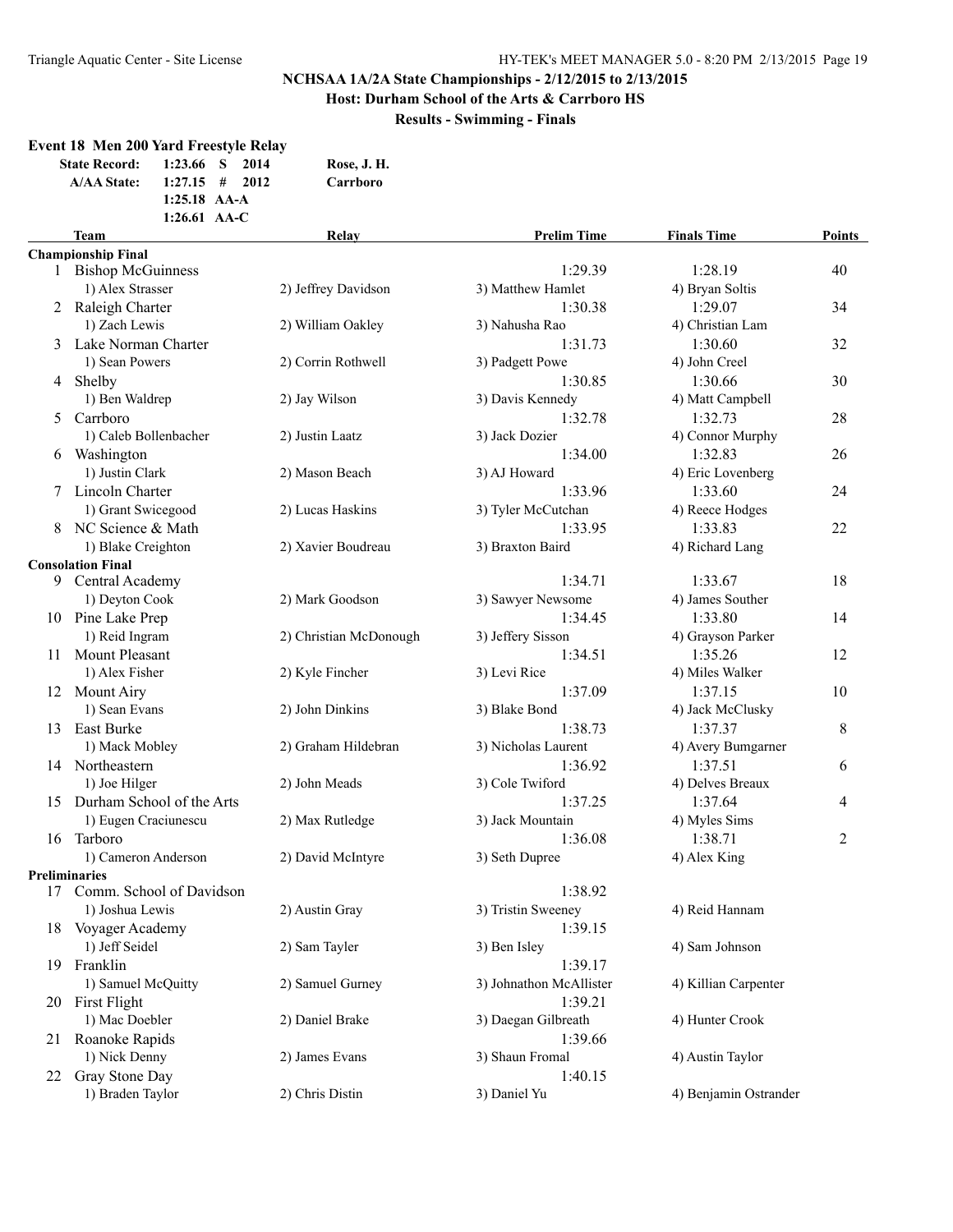**Host: Durham School of the Arts & Carrboro HS**

**Results - Swimming - Finals**

| Preliminaries  (Event 18 Men 200 Yard Freestyle Relay) |  |  |  |
|--------------------------------------------------------|--|--|--|
|                                                        |  |  |  |

|                        | Team             | Relay           | <b>Prelim Time</b> | <b>Finals Time</b> | Points |
|------------------------|------------------|-----------------|--------------------|--------------------|--------|
| 23                     | East Lincoln     |                 | 1:41.70            |                    |        |
|                        | 1) Stone Sisk    | 2) Houston Rust | 3) Connor Moroney  | 4) Garrett Reavis  |        |
| $\qquad \qquad \cdots$ | `roatan          |                 | DO                 |                    |        |
|                        | 1) Jonathan Lang | 2) James Reindl | 3) Kevin Driscoll  | 4) Jacob Dooley    |        |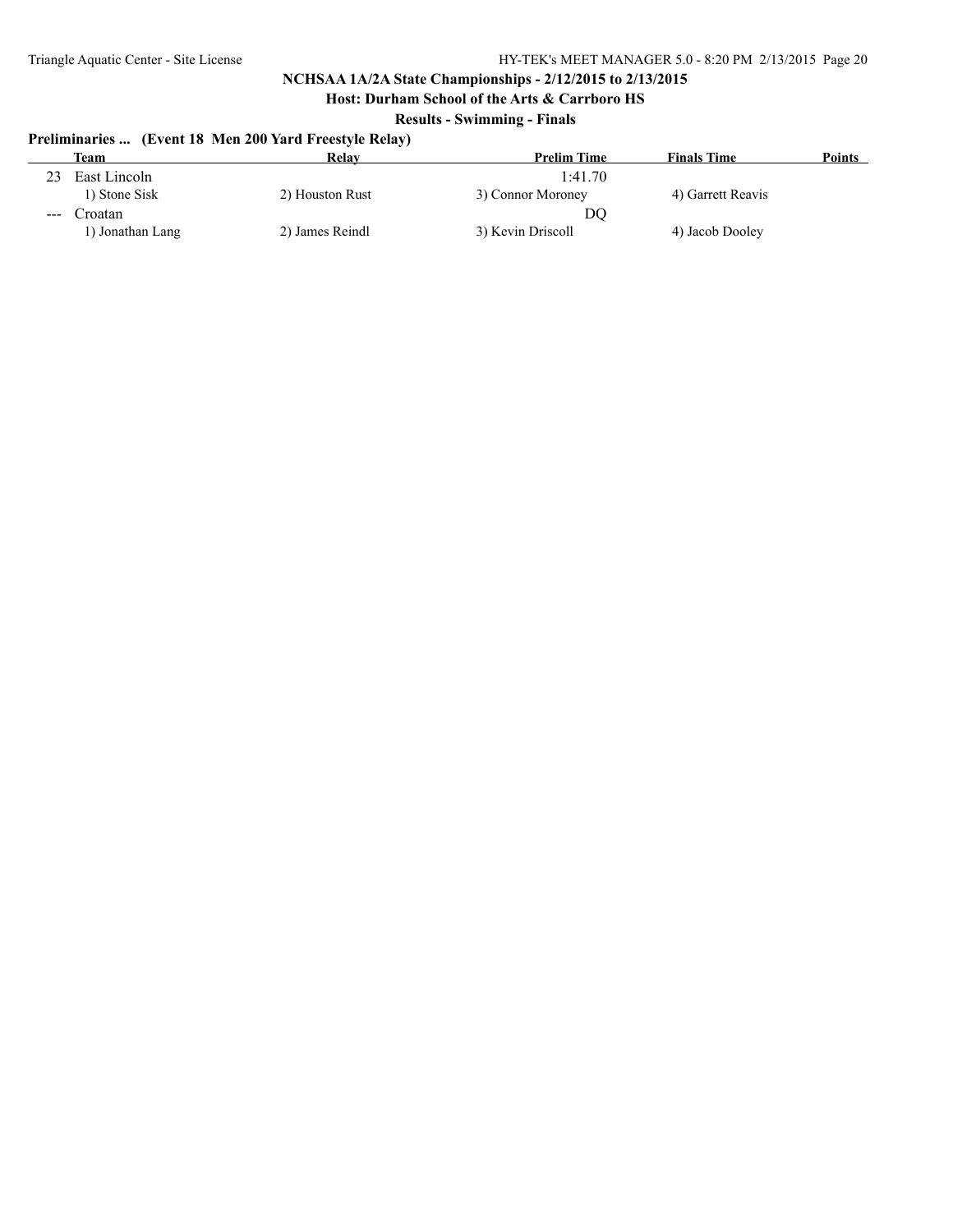**Results - Swimming - Finals**

#### **Event 19 Women 100 Yard Backstroke**

| <b>State Record:</b> | 53.59 S<br>2014 | Nora McCullagh (Char Catholic) |
|----------------------|-----------------|--------------------------------|
| <b>A/AA State:</b>   | $54.86$ # 2014  | Alyssa Marsh (Pine Lake Prep)  |
|                      | 55.39 AA-A      |                                |
|                      | 56.62 AA-C      |                                |

|                      | <b>Name</b>               | <b>School</b>              | <b>Prelim Time</b> | <b>Finals Time</b> | Points |
|----------------------|---------------------------|----------------------------|--------------------|--------------------|--------|
|                      | <b>Championship Final</b> |                            |                    |                    |        |
|                      | Lexi Souther              | Parkwood                   | 55.69              | $54.83#$ AA-A      | 20     |
| 2                    | Madelyn Martelle          | Thomas Jefferson Classical | 1:01.11            | 56.66              | 17     |
| 3                    | Kathryn Morrison          | Salisbury                  | 1:00.71            | 58.39              | 16     |
| 4                    | <b>Emily Carr</b>         | Graham                     | 1:04.83            | 1:04.17            | 15     |
| 5                    | <b>Ashley Hicks</b>       | East Surry                 | 1:04.15            | 1:04.57            | 14     |
| 6                    | Carlee Boyd               | <b>East Carteret</b>       | 1:05.69            | 1:05.42            | 13     |
|                      | Shelby Smith              | Lincoln Charter            | 1:06.04            | 1:07.05            | 12     |
| 8                    | Kaylyn Norville           | Tarboro                    | 1:06.08            | 1:08.24            | 11     |
|                      | <b>Consolation Final</b>  |                            |                    |                    |        |
| 9                    | Jenna Sigmon              | East Burke                 | 1:06.78            | 1:05.78            | 9      |
| 10                   | Laura Wilson              | Shelby                     | 1:06.79            | 1:06.13            | 7      |
| 11                   | <b>Emily Gosnell</b>      | Comm. School of Davidson   | 1:07.66            | 1:06.93            | 6      |
| 12                   | Taylor Cole               | Croatan                    | 1:07.56            | 1:07.29            | 5      |
| 13                   | Kate Schauss              | Raleigh Charter            | 1:06.88            | 1:07.43            | 4      |
| 14                   | Olivia Kyger              | <b>First Flight</b>        | 1:07.71            | 1:07.62            | 3      |
| 15                   | Shreya Patel              | NC Science & Math          | 1:07.68            | 1:08.11            | 2      |
| 16                   | Maddie Marsh              | Pine Lake Prep             | 1:07.64            | 1:09.32            | 1      |
| <b>Preliminaries</b> |                           |                            |                    |                    |        |
| 17                   | Maddie Macmillan          | Carrboro                   | 1:07.83            |                    |        |
| 18                   | Gina Koesters             | <b>Bishop McGuinness</b>   | 1:08.33            |                    |        |
| 19                   | <b>Bree Smith</b>         | Franklin Academy           | 1:08.58            |                    |        |
| 20                   | Logan Luckadoo            | <b>East Rutherford</b>     | 1:08.99            |                    |        |
| 21                   | Temple Walston            | Durham School of the Arts  | 1:09.34            |                    |        |
| 22                   | Erin Steadman             | Providence Grove           | 1:09.43            |                    |        |
| 23                   | Caroline Cody             | Gray Stone Day             | 1:10.40            |                    |        |
| 24                   | Emily Reid                | Murphy                     | 1:10.54            |                    |        |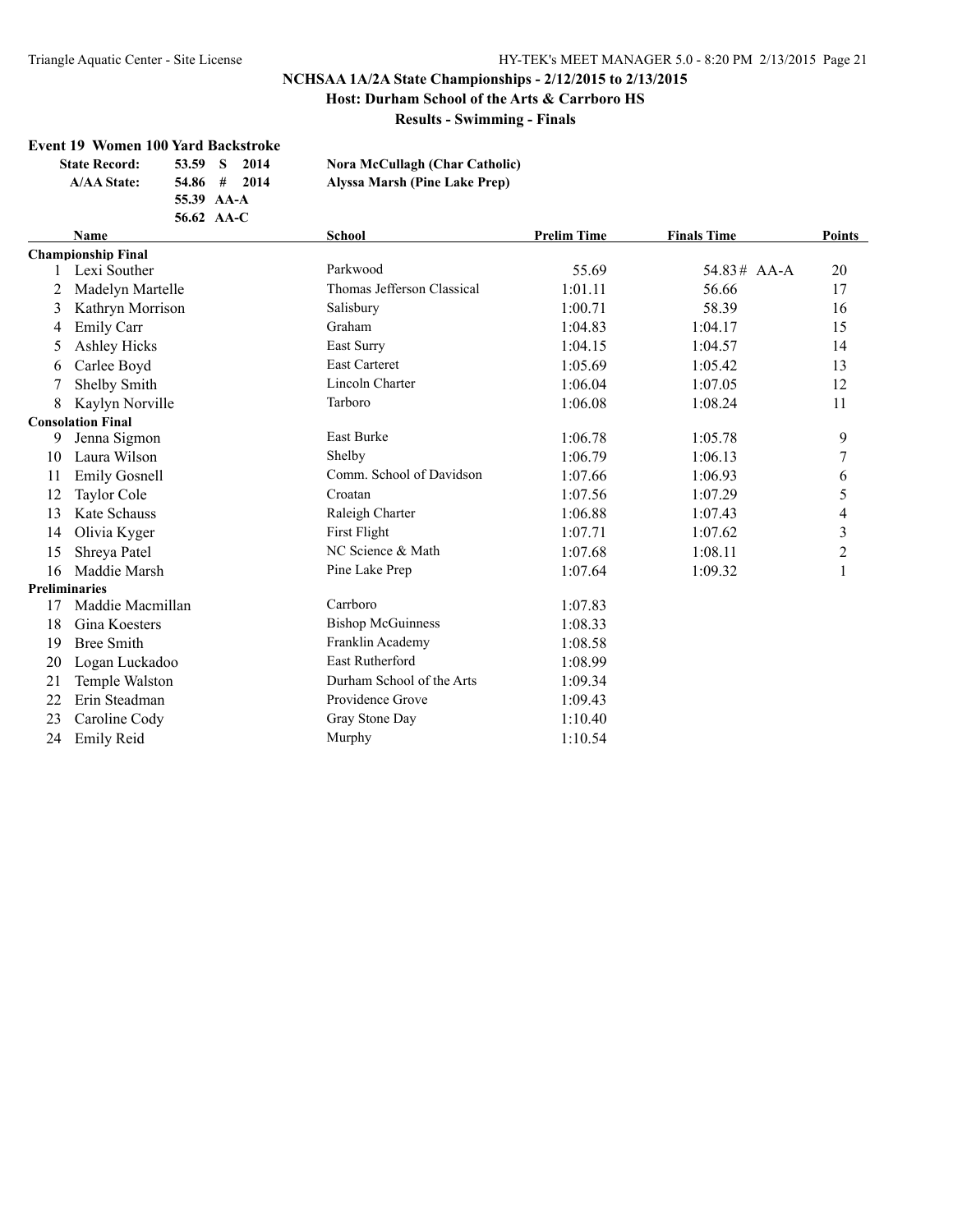**Results - Swimming - Finals**

# **Event 20 Men 100 Yard Backstroke**

| <b>State Record:</b> | 48.78 S    | -2006          | <b>Eugene Godsoe (SE Guilford)</b> |
|----------------------|------------|----------------|------------------------------------|
| <b>A/AA State:</b>   |            | $51.45$ # 2014 | <b>Parker Campbell (Shelby)</b>    |
|                      | 49.95 AA-A |                |                                    |
|                      | 51.23 AA-C |                |                                    |

|    | <b>Name</b>               | <b>School</b>            | <b>Prelim Time</b> | <b>Finals Time</b> | <b>Points</b> |
|----|---------------------------|--------------------------|--------------------|--------------------|---------------|
|    | <b>Championship Final</b> |                          |                    |                    |               |
|    | Parker Campbell           | Shelby                   | 52.65              | $50.21#$ AA-C      | 20            |
| 2  | Kevin Andrews             | Washington               | 54.86              | 53.52              | 17            |
| 3  | Davis Kennedy             | Shelby                   | 55.77              | 54.43              | 16            |
| 4  | Parker Whitley            | East Lincoln             | 55.73              | 54.75              | 15            |
| 5  | Stefan Knorr              | NC Science & Math        | 56.79              | 57.15              | 14            |
| 6  | Alex Adams                | Christ the King          | 56.08              | 58.47              | 13            |
|    | Ben Hardin                | Lake Norman Charter      | 59.37              | 58.79              | 12            |
| 8  | Jeffrey Davidson          | <b>Bishop McGuinness</b> | 58.98              | 59.15              | 11            |
|    | <b>Consolation Final</b>  |                          |                    |                    |               |
| 9  | Kodey Silknitter          | Rosewood                 | 59.89              | 59.06              | 9             |
| 10 | Justin Browning           | Draughn                  | 1:01.11            | 59.49              | 7             |
| 11 | Brian Hack                | Lake Norman Charter      | 1:00.31            | 59.69              | 6             |
| 12 | Justin Clark              | Washington               | 1:01.36            | 59.70              | 5             |
| 13 | Ryan Eusebio              | Shelby                   | 1:00.63            | 59.74              | 4             |
| 14 | <b>Steve Park</b>         | NC Science & Math        | 1:00.55            | 1:00.59            | 3             |
| 15 | Mac Doebler               | First Flight             | 1:00.91            | 1:01.12            | 2             |
| 16 | Jake Craddock             | NC Science & Math        | 1:00.78            | 1:01.19            |               |
|    | <b>Preliminaries</b>      |                          |                    |                    |               |
| 17 | Cole Lewis                | Raleigh Charter          | 1:01.91            |                    |               |
| 18 | Ted Bilden                | Carrboro                 | 1:02.18            |                    |               |
| 19 | Joshua Kuenzli            | <b>Mount Pleasant</b>    | 1:02.19            |                    |               |
| 20 | Eduardo Fernandez         | Jordan-Matthews          | 1:02.41            |                    |               |
| 21 | Jack Dozier               | Carrboro                 | 1:02.78            |                    |               |
| 22 | Sammy Murphy              | Reidsville               | 1:03.78            |                    |               |
| 23 | Jackson Law               | Lincoln Charter          | 1:04.05            |                    |               |
| 24 | <b>Brett Fulk</b>         | Forbush                  | 1:05.80            |                    |               |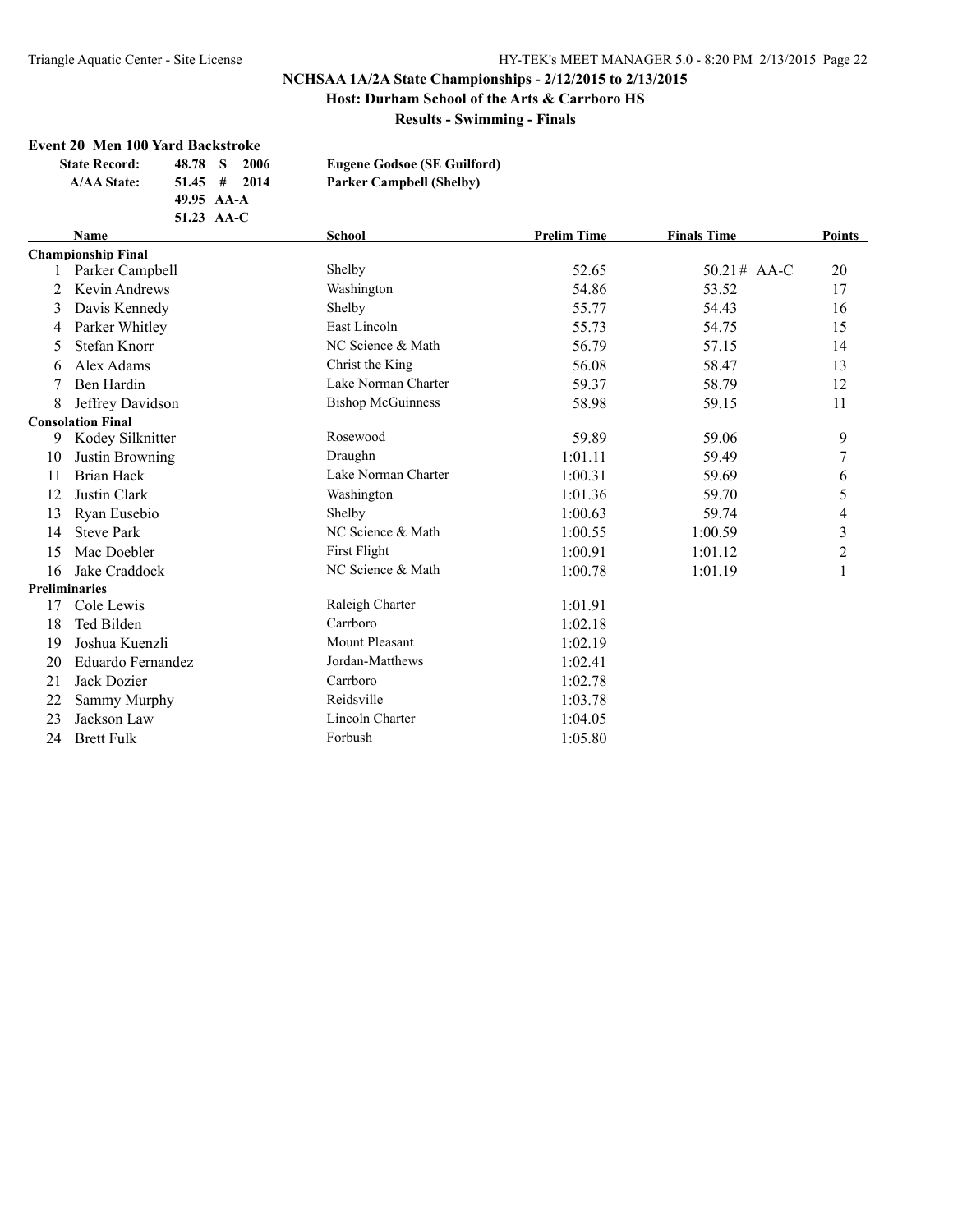**Results - Swimming - Finals**

# **Event 21 Women 100 Yard Breaststroke**

| <b>State Record:</b> |                | $1:02.17$ S 2010 | <b>Torrey Bussey (Cary)</b>         |
|----------------------|----------------|------------------|-------------------------------------|
| <b>A/AA State:</b>   |                | $1:02.73$ # 2014 | <b>Olivia Ontjes (Raleigh Char)</b> |
|                      | 1:03.46 $AA-A$ |                  |                                     |
|                      | 1:04.89 $AA-C$ |                  |                                     |

|    | <b>Name</b>               | <b>School</b>              | <b>Prelim Time</b> | <b>Finals Time</b> | <b>Points</b>  |
|----|---------------------------|----------------------------|--------------------|--------------------|----------------|
|    | <b>Championship Final</b> |                            |                    |                    |                |
|    | Olivia Ontjes             | Raleigh Charter            | 1:05.32            | $1:02.64#$ AA-A    | 20             |
| 2  | Jane Donahue              | Christ the King            | 1:05.48            | 1:04.90            | 17             |
| 3  | Caroline Liu              | NC Science & Math          | 1:09.09            | 1:07.89            | 16             |
| 4  | <b>Sydney Parsons</b>     | Raleigh Charter            | 1:08.77            | 1:08.33            | 15             |
|    | Megan Baldwin             | Washington                 | 1:09.63            | 1:09.59            | 14             |
| 6  | <b>Lindsey Martelle</b>   | Thomas Jefferson Classical | 1:11.96            | 1:12.31            | 13             |
|    | Karina Lubian-Lopez       | Hendersonville             | 1:13.00            | 1:13.05            | 12             |
| 8  | Ainsley Eure              | Reidsville                 | 1:12.37            | 1:15.59            | 11             |
|    | <b>Consolation Final</b>  |                            |                    |                    |                |
| 9. | Kyndall Morrow            | Lincoln Charter            | 1:13.61            | 1:11.59            | 9              |
| 10 | Camryn Gleason            | Franklinton                | 1:13.69            | 1:13.49            | 7              |
| 11 | Valentyna Koudelkova      | Manteo                     | 1:14.12            | 1:13.76            | 6              |
| 12 | Mikki Nunn                | East Surry                 | 1:13.76            | 1:13.95            | 5              |
| 13 | Anne-Louise Tunstall      | East Surry                 | 1:13.64            | 1:14.30            | 4              |
| 14 | Sarah Kemp                | Comm. School of Davidson   | 1:15.11            | 1:15.38            | $\mathfrak{Z}$ |
| 15 | Sydney Welch              | East Burke                 | 1:14.77            | 1:15.47            | $\overline{c}$ |
| 16 | <b>Avery Tilley</b>       | East Surry                 | 1:15.14            | 1:17.10            |                |
|    | <b>Preliminaries</b>      |                            |                    |                    |                |
| 17 | Sharmi Amin               | Salisbury                  | 1:15.80            |                    |                |
| 18 | Erika Struble             | Graham                     | 1:16.72            |                    |                |
| 19 | Cassandra Born            | Hendersonville             | 1:16.74            |                    |                |
| 20 | Palmer Duncan             | Elkin                      | 1:16.96            |                    |                |
| 21 | Addie Nixon               | Roanoke Rapids             | 1:16.99            |                    |                |
| 22 | Cassie Bebout             | Gray Stone Day             | 1:17.85            |                    |                |
| 23 | Jessica Wallace           | First Flight               | 1:19.50            |                    |                |
| 24 | Temple Walston            | Durham School of the Arts  | 1:21.79            |                    |                |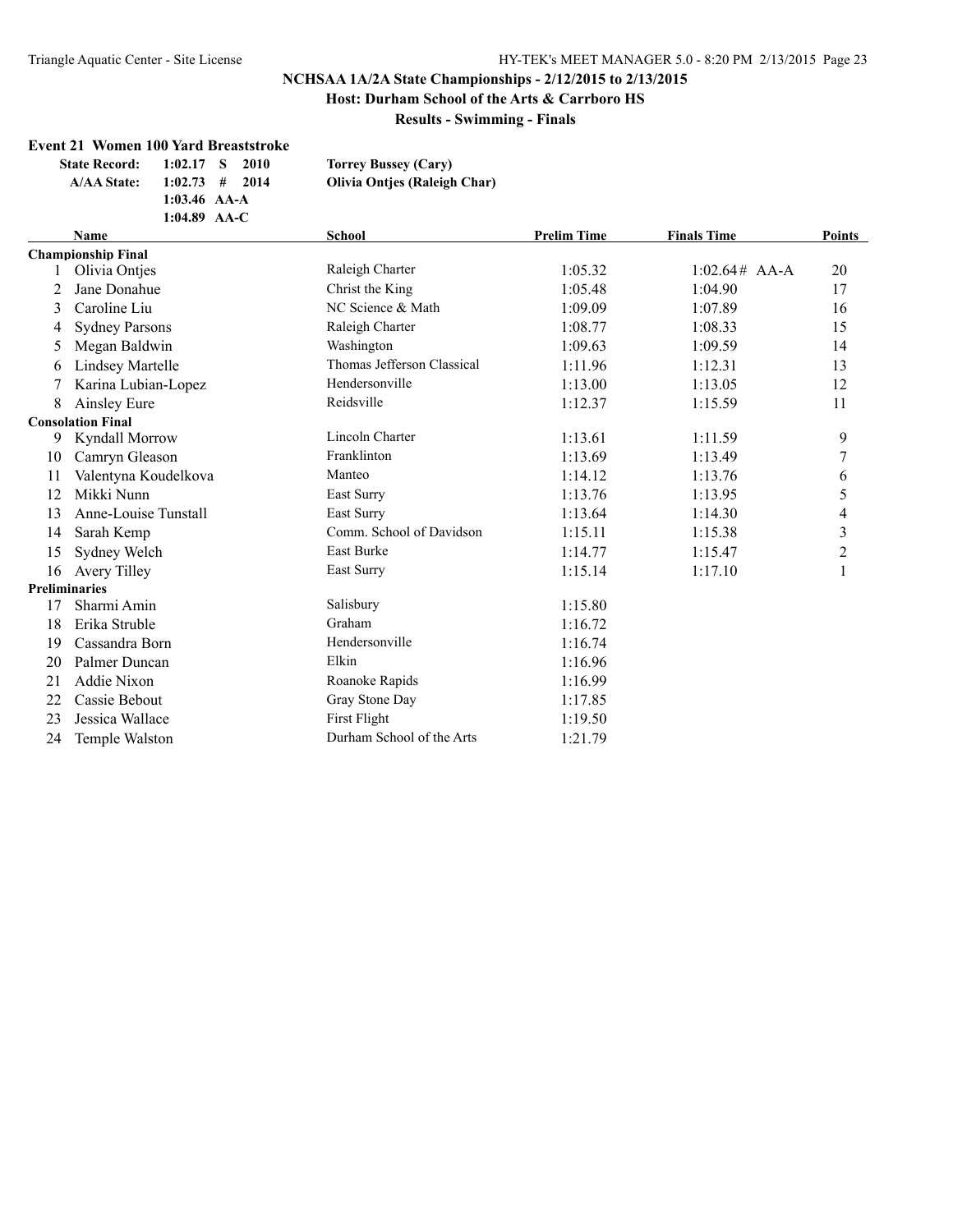**Results - Swimming - Finals**

#### **Event 22 Men 100 Yard Breaststroke**

| <b>State Record:</b> | 55.14 S 2013   | Daniel Le (NW Guilford)              |
|----------------------|----------------|--------------------------------------|
| <b>A/AA State:</b>   | $59.08$ # 2014 | <b>Drew Queen (Lake Norman Char)</b> |
|                      | 56.57 AA-A     |                                      |
|                      | 57.64 AA-C     |                                      |

|       | <b>Name</b>               | <b>School</b>             | <b>Prelim Time</b> | <b>Finals Time</b> | <b>Points</b>           |
|-------|---------------------------|---------------------------|--------------------|--------------------|-------------------------|
|       | <b>Championship Final</b> |                           |                    |                    |                         |
|       | Cameron Anderson          | Tarboro                   | 59.14              | 57.56# AA-C        | 20                      |
| 2     | <b>Simon Deshusses</b>    | Carrboro                  | 1:01.24            | 58.72#             | 17                      |
| 3     | Danny Dilks               | <b>Mount Pleasant</b>     | 1:00.68            | 58.74#             | 16                      |
| 4     | <b>Taylor Powell</b>      | Lincoln Charter           | 1:00.75            | 1:00.50            | 15                      |
| 5.    | Eric Lovenberg            | Washington                | 1:02.07            | 1:01.67            | 14                      |
| 6     | Matthew Hamlet            | <b>Bishop McGuinness</b>  | 1:01.13            | 1:02.01            | 13                      |
|       | Ben Waldrep               | Shelby                    | 1:03.29            | 1:02.47            | 12                      |
| 8     | James Reindl              | Croatan                   | 1:03.50            | 1:03.92            | 11                      |
|       | <b>Consolation Final</b>  |                           |                    |                    |                         |
| 9     | William Oakley            | Raleigh Charter           | 1:04.31            | 1:03.37            | 9                       |
| 10    | Myles Sims                | Durham School of the Arts | 1:05.05            | 1:04.77            | 7                       |
| 11    | Jake Williams             | East Lincoln              | 1:05.94            | 1:06.23            | 6                       |
| 12    | Jay Wilson                | Shelby                    | 1:06.62            | 1:06.46            | 5                       |
| 13    | Matt Woolly               | Salisbury                 | 1:06.18            | 1:06.77            | 4                       |
| 14    | Shaun Fromal              | Roanoke Rapids            | 1:07.12            | 1:06.90            | $\overline{\mathbf{3}}$ |
| 15    | David Markun              | <b>Bishop McGuinness</b>  | 1:06.82            | 1:07.61            | $\overline{c}$          |
| 16    | Joseph Murray             | Pine Lake Prep            | 1:07.23            | 1:07.91            | 1                       |
|       | <b>Preliminaries</b>      |                           |                    |                    |                         |
| $*17$ | Deyton Cook               | Central Academy           | 1:07.27            |                    |                         |
| $*17$ | Mason Beach               | Washington                | 1:07.27            |                    |                         |
| 19    | Jarrett Petterson         | Elkin                     | 1:07.53            |                    |                         |
| 20    | Jonathan Lang             | Croatan                   | 1:08.33            |                    |                         |
| 21    | Nicholas Laurent          | East Burke                | 1:09.86            |                    |                         |
| 22    | Seth Yook                 | NC Science & Math         | 1:10.07            |                    |                         |
| 23    | Jackson Oakley            | Raleigh Charter           | 1:10.13            |                    |                         |
| 24    | Alex King                 | Tarboro                   | 1:11.03            |                    |                         |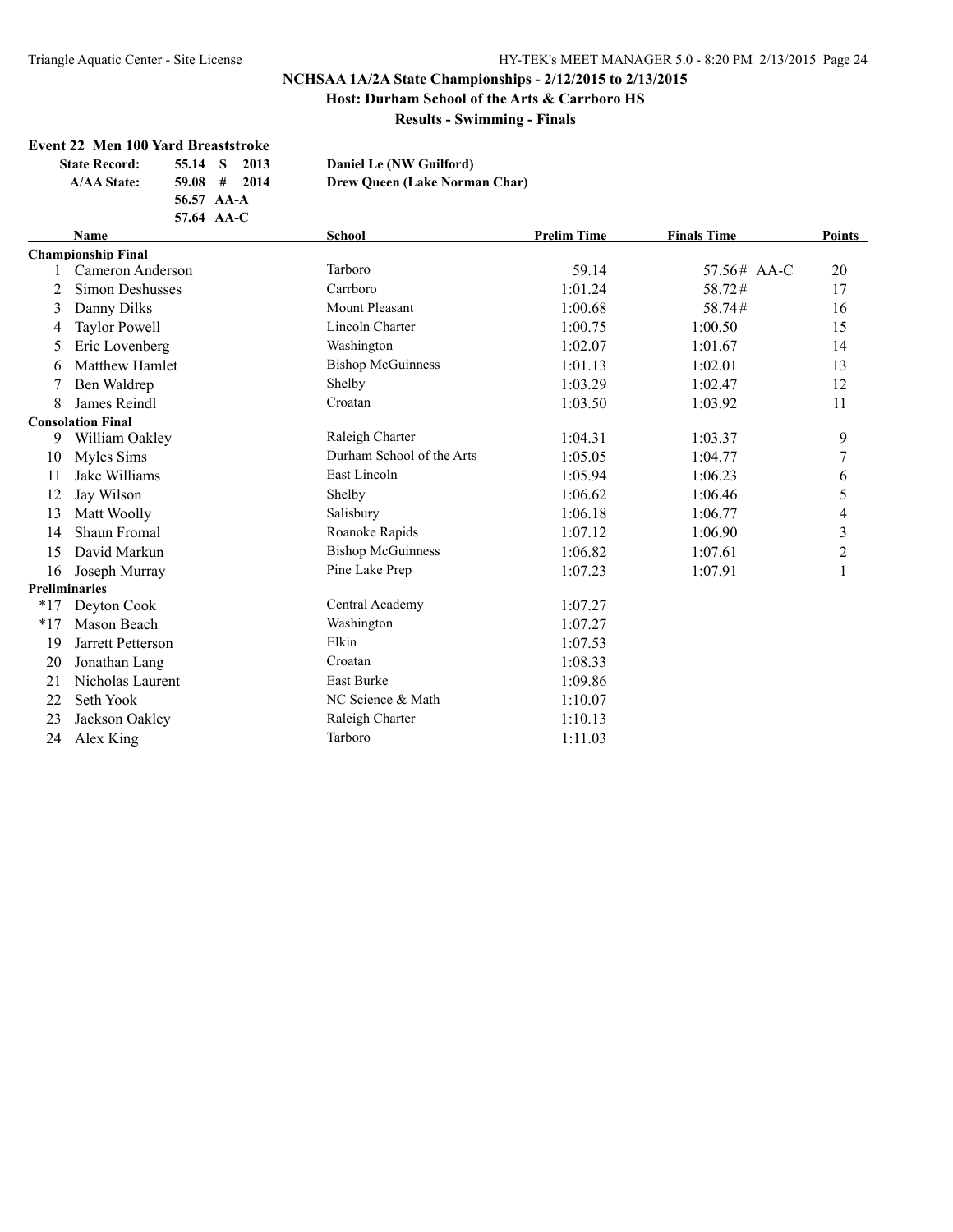**Host: Durham School of the Arts & Carrboro HS**

**Results - Swimming - Finals**

# **Event 23 Women 400 Yard Freestyle Relay**

| <b>State Record:</b> | $3:22.15$ S      | 2014 | <b>Charlotte Catholic</b> |
|----------------------|------------------|------|---------------------------|
| <b>A/AA State:</b>   | $3:32.16$ # 2012 |      | <b>Raleigh Charter</b>    |
|                      | 3:29.26 $AA-A$   |      |                           |
|                      | $3:32.56$ AA-C   |      |                           |

|    | <b>Team</b>                   | <b>Relay</b>           |                      | <b>Finals Time</b>   | <b>Points</b> |
|----|-------------------------------|------------------------|----------------------|----------------------|---------------|
|    | 1 Lincoln Charter             |                        |                      | 3:39.55              | 40            |
|    | 1) Sophia Bhalla              | 2) Kyndall Morrow      | 3) Taylor Harkey     | 4) Christina Lappin  |               |
|    | 2 Raleigh Charter             |                        |                      | 3:41.56              | 34            |
|    | 1) Sydney Willis              | 2) Sandy Lackmann      | 3) Paige Whalen      | 4) Olivia Ontjes     |               |
|    | 3 Lake Norman Charter         |                        |                      | 3:50.48              | 32            |
|    | 1) Sydney Carte               | 2) Kara Jones          | 3) Ellen Robertson   | 4) Carole Fish       |               |
|    | 4 East Surry                  |                        |                      | 3:51.91              | 30            |
|    | 1) Ashley Hicks               | 2) Avery Tilley        | 3) Katherine Martin  | 4) Kelsey Tunstall   |               |
| 5. | Carrboro                      |                        |                      | 3:53.28              | 28            |
|    | 1) Leah Abrams                | 2) Chloe Turner        | 3) Katie Spang       | 4) Mia Morrell       |               |
|    | 6 Salisbury                   |                        |                      | 3:55.43              | 26            |
|    | 1) Michaela Lemmon            | 2) Sharmi Amin         | 3) Amelia Steinman   | 4) Kathryn Morrison  |               |
|    | 7 Bishop McGuinness           |                        |                      | 3:59.56              | 24            |
|    | 1) Natalie Hamlet             | 2) Carolyn O'Halloran  | 3) Gina Koesters     | 4) Emily Fiore       |               |
|    | 8 Pine Lake Prep              |                        |                      | 4:00.46              | 22            |
|    | 1) Erin Dumke                 | 2) Olivia Rasbornik    | 3) Reed Newkirk      | 4) Sofia Blankenship |               |
|    | 9 Forbush                     |                        |                      | 4:02.64              | 18            |
|    | 1) Gina Myers                 | 2) Maris Bey           | 3) Samantha Wooten   | 4) Sierra Winters    |               |
| 10 | Croatan                       |                        |                      | 4:03.40              | 14            |
|    | 1) Taylor Cole                | 2) Rachel Dooley       | 3) Madison Peele     | 4) Annie Reindl      |               |
| 11 | Christ the King               |                        |                      | 4:06.74              | 12            |
|    | 1) Michaela Kocher            | 2) Megan Gervasini     | 3) Bernadette Selzer | 4) Jane Donahue      |               |
|    | 12 Shelby                     |                        |                      | 4:07.83              | 10            |
|    | 1) Laura Wilson               | 2) Kristin Still       | 3) Jessie Rucker     | 4) Annie Shirk       |               |
| 13 | Tarboro                       |                        |                      | 4:09.02              | 8             |
|    | 1) Victoria Modlin            | 2) Rachel Tanhauser    | 3) Anna Johnson      | 4) Kaylyn Norville   |               |
|    | 14 Thomas Jefferson Classical |                        |                      | 4:09.77              | 6             |
|    | 1) Ali Huston                 | 2) Makayla Greene      | 3) Stephanie Lola    | 4) Lindsey Martelle  |               |
|    | 15 First Flight               |                        |                      | 4:10.13              | 4             |
|    | 1) Olivia Kyger               | 2) Savanah Wallace     | 3) Laura Maniet      | 4) Sarah Mandis      |               |
|    | 16 Comm. School of Davidson   |                        |                      | 4:10.33              | 2             |
|    | 1) Kailey Hall                | 2) Meredith Katibah    | 3) Megan Perkins     | 4) Tina Brumm        |               |
|    | 17 Washington                 |                        |                      | 4:11.18              |               |
|    | 1) Rylee Anderson             | 2) Sydney Harris       | 3) Amy Arnold        | 4) Megan Baldwin     |               |
|    | 18 NC Science & Math          |                        |                      | 4:11.59              |               |
|    | 1) Mary Christopher           | 2) Riley Reid          | 3) Dina Chen         | 4) Claudia Aiello    |               |
|    | 19 Franklin                   |                        |                      | 4:12.20              |               |
|    | 1) Anissa Holland             | 2) Sara Collins        | 3) Cassidy Zemmin    | 4) Shelby Frazier    |               |
| 20 | Durham School of the Arts     |                        |                      | 4:13.11              |               |
|    | 1) Hannah Yueh                | 2) Alexandra Schneider | 3) Gabrielle Myers   | 4) Cecilia Hernandez |               |
|    | 21 Roanoke Rapids             |                        |                      | 4:13.13              |               |
|    | 1) Chelsea Brown              | 2) Katherine King      | 3) Rachel Price      | 4) Kristie Price     |               |
|    | 22 East Carteret              |                        |                      | 4:14.07              |               |
|    | 1) Emma Lasky                 | 2) Erin Midgett        | 3) Christian Corwin  | 4) Carlee Boyd       |               |
|    | 23 Northeastern               |                        |                      | 4:15.15              |               |
|    | 1) Grace Taylor               | 2) Emily York          | 3) Anna Cherry       | 4) Emily Breaux      |               |
|    | 24 Clinton                    |                        |                      | 4:16.85              |               |
|    | 1) Grace Reagan               | 2) Katey Yang          | 3) Emily Valenti     | 4) Elizabeth Tsao    |               |
|    |                               |                        |                      |                      |               |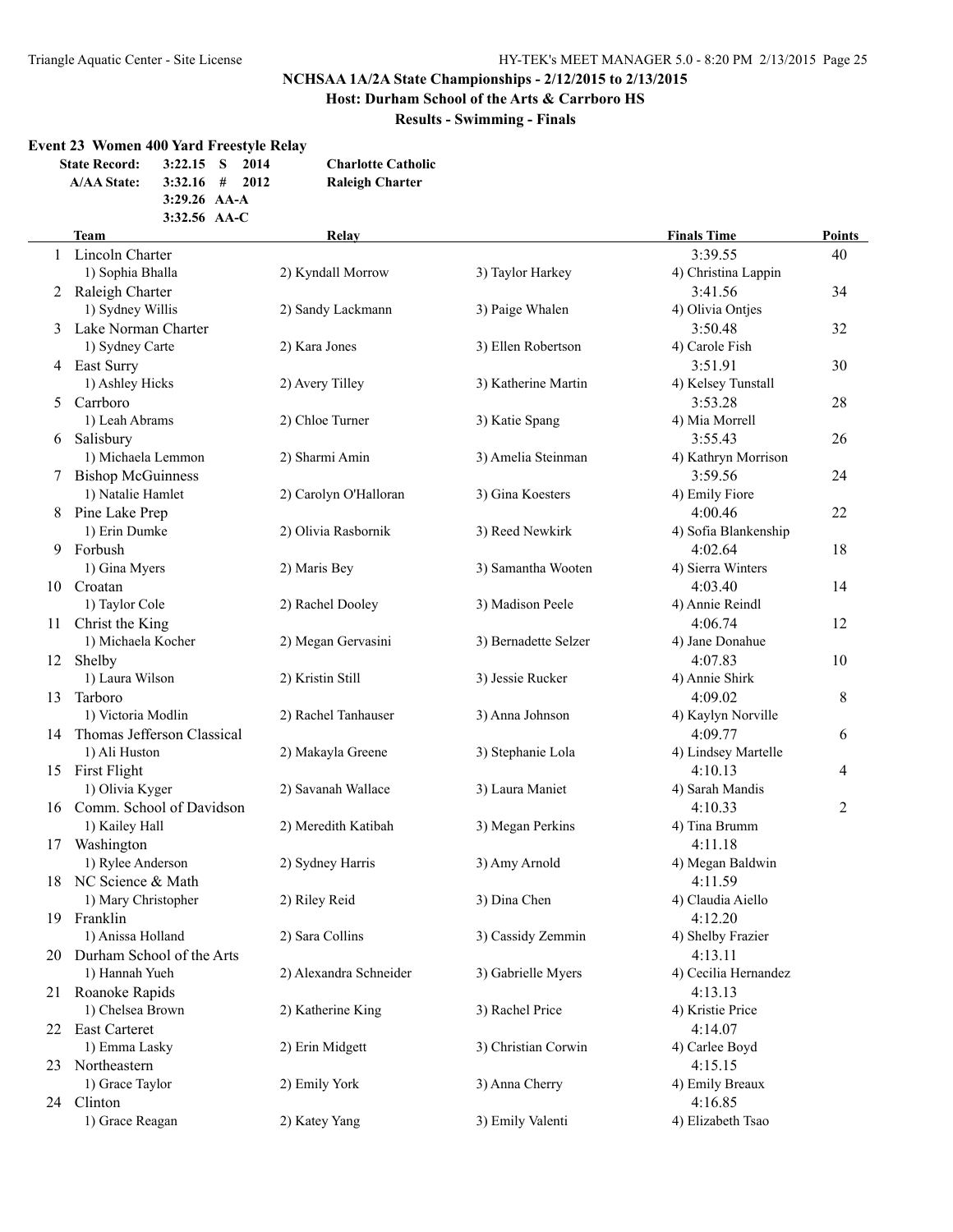**Host: Durham School of the Arts & Carrboro HS**

**Results - Swimming - Finals**

# **Event 24 Men 400 Yard Freestyle Relay**

| <b>State Record:</b> | $3:04.91$ S 2014 |  | Rose, J. H. |
|----------------------|------------------|--|-------------|
| <b>A/AA State:</b>   | $3:13.49$ # 2012 |  | Carrboro    |
|                      | $3:07.00$ AA-A   |  |             |
|                      | $3:10.08$ AA-C   |  |             |
| Team                 |                  |  | Relay       |
|                      |                  |  |             |

|              | <b>Team</b>              | Relay                |                         | <b>Finals Time</b>    | <b>Points</b>  |
|--------------|--------------------------|----------------------|-------------------------|-----------------------|----------------|
| $\mathbf{1}$ | Carrboro                 |                      |                         | 3:13.15#              | 40             |
|              | 1) Simon Deshusses       | 2) Justin Laatz      | 3) Thomas Bilden        | 4) Will Macmillan     |                |
|              | Lincoln Charter          |                      |                         | 3:15.57               | 34             |
|              | 1) Dillon Carey          | 2) Reece Hodges      | 3) Taylor Powell        | 4) Mitchell Harwood   |                |
| 3            | Washington               |                      |                         | 3:19.41               | 32             |
|              | 1) Justin Clark          | 2) Tony Lovenberg    | 3) Eric Lovenberg       | 4) Kevin Andrews      |                |
|              | 4 Lake Norman Charter    |                      |                         | 3:20.47               | 30             |
|              | 1) Corrin Rothwell       | 2) Sean Powers       | 3) Ben Hardin           | 4) Padgett Powe       |                |
| 5.           | Shelby                   |                      |                         | 3:24.18               | 28             |
|              | 1) Keith Chung           | 2) Ben Waldrep       | 3) Jay Wilson           | 4) Parker Campbell    |                |
|              | 6 NC Science & Math      |                      |                         | 3:24.21               | 26             |
|              | 1) Richard Lang          | 2) Blake Creighton   | 3) Nolan Hopkins        | 4) Braxton Baird      |                |
|              | 7 Christ the King        |                      |                         | 3:28.49               | 24             |
|              | 1) Alex Koenigsberger    | 2) Romeo Antolini    | 3) Alex Adams           | 4) Bradley Hlebak     |                |
|              | 8 Croatan                |                      |                         | 3:28.61               | 22             |
|              | 1) Jonathan Lang         | 2) James Reindl      | 3) Kevin Driscoll       | 4) Jacob Dooley       |                |
|              | 9 East Lincoln           |                      |                         | 3:30.23               | 18             |
|              | 1) Parker Whitley        | 2) Garrett Reavis    | 3) Sam Krehnbrink       | 4) Jake Williams      |                |
|              |                          |                      |                         | 3:30.27               |                |
|              | 10 Pine Lake Prep        |                      |                         |                       | 14             |
|              | 1) Christian McDonough   | 2) Reid Ingram       | 3) Ryan McCourt         | 4) Grayson Parker     |                |
|              | 11 Mount Pleasant        |                      |                         | 3:34.03               | 12             |
|              | 1) Alex Fisher           | 2) Kyle Fincher      | 3) Miles Walker         | 4) Joshua Kuenzli     |                |
|              | 12 Northeastern          |                      |                         | 3:34.71               | 10             |
|              | 1) Joe Hilger            | 2) John Meads        | 3) Cole Twiford         | 4) Delves Breaux      |                |
|              | 13 Raleigh Charter       |                      |                         | 3:36.13               | 8              |
|              | 1) Allen Yuan            | 2) Vidusha Rao       | 3) Jackson Oakley       | 4) Cole Lewis         |                |
|              | 14 Tarboro               |                      |                         | 3:39.18               | 6              |
|              | 1) Trey Lancaster        | 2) Seth Dupree       | 3) Alex King            | 4) Cameron Anderson   |                |
|              | 15 Salisbury             |                      |                         | 3:40.12               | 4              |
|              | 1) Maxwell Patel         | 2) Ethan Knorr       | 3) Ryan Lasker          | 4) Matt Woolly        |                |
|              | 16 Voyager Academy       |                      |                         | 3:42.41               | $\overline{c}$ |
|              | 1) Sam Tayler            | 2) Ben Isley         | 3) Jeff Seidel          | 4) Sam Johnson        |                |
|              | 17 Mount Airy            |                      |                         | 3:42.84               |                |
|              | 1) Sean Evans            | 2) Blake Bond        | 3) Gentry Williamson    | 4) Jack McClusky      |                |
|              | 18 First Flight          |                      |                         | 3:43.09               |                |
|              | 1) Daniel Brake          | 2) Mac Doebler       | 3) Daegan Gilbreath     | 4) Hunter Crook       |                |
|              | 19 Roanoke Rapids        |                      |                         | 3:43.52               |                |
|              | 1) Austin Taylor         | 2) James Evans       | 3) Shaun Fromal         | 4) Nick Denny         |                |
|              | 20 Franklin              |                      |                         | 3:44.26               |                |
|              | 1) Samuel McQuitty       | 2) Samuel Gurney     | 3) Johnathon McAllister | 4) Killian Carpenter  |                |
| 21           | <b>Bishop McGuinness</b> |                      |                         | 3:45.64               |                |
|              | 1) Sean Farley           | 2) Patrick Lancaster | 3) Jack Markun          | 4) David Markun       |                |
| 22           | North Rowan              |                      |                         | 3:46.73               |                |
|              | 1) Blake Pegram          | 2) Luke Miller       | 3) Cody Dollarhide      | 4) Corey Fries        |                |
| 23           | Gray Stone Day           |                      |                         | 3:50.02               |                |
|              | 1) Braden Taylor         | 2) Daniel Yu         | 3) Chris Distin         | 4) Benjamin Ostrander |                |
|              | <b>Union Academy</b>     |                      |                         | <b>DFS</b>            |                |
|              | 1) John Demeraski        | 2) John Maloney      | 3) Tyler Babb           | 4) Taylor Babb        |                |
|              |                          |                      |                         |                       |                |

**Scores - Women**

Women - Team Rankings - Through Event 24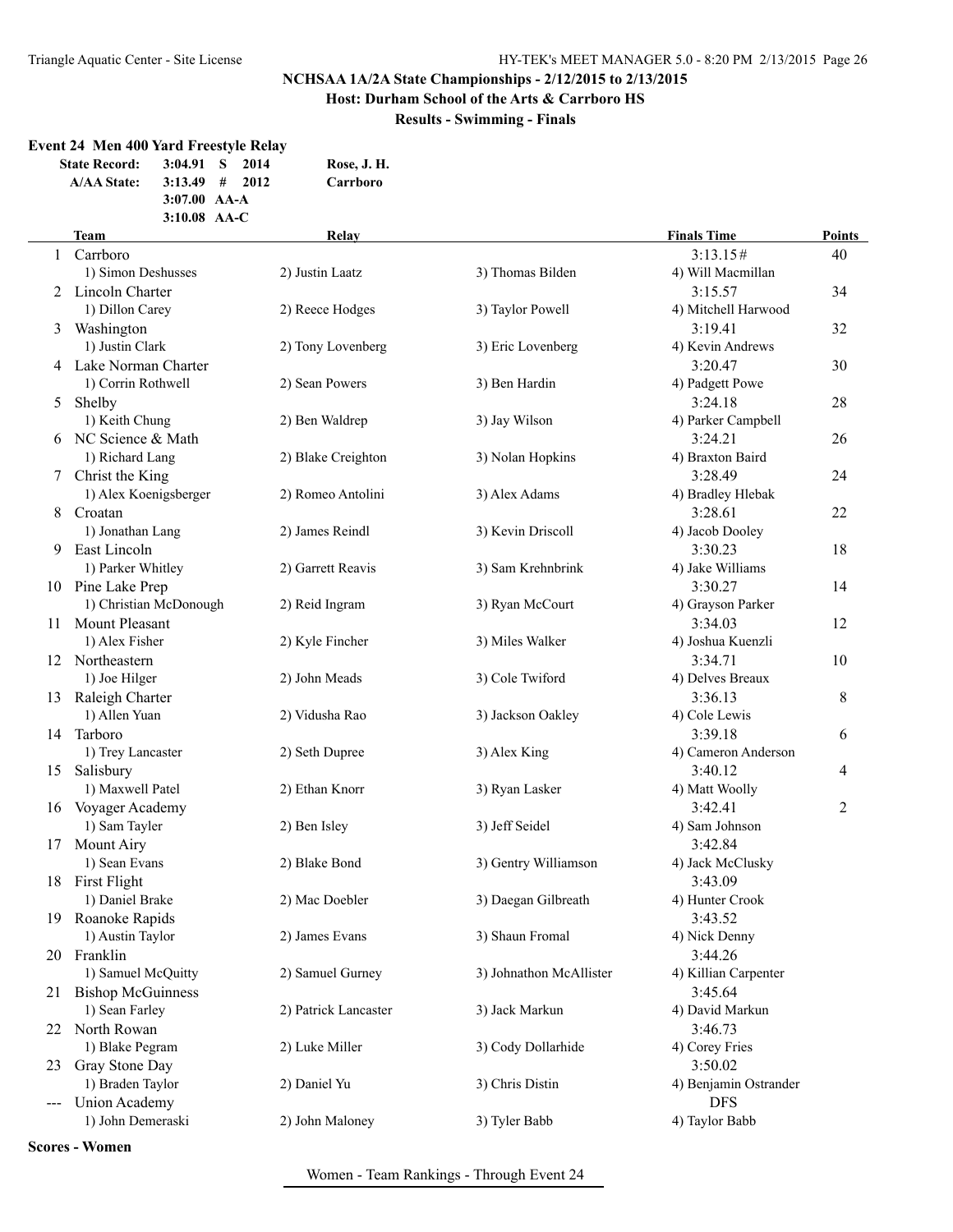**Results - Swimming - Finals**

| (Scores - Women)             |                |                               |              |
|------------------------------|----------------|-------------------------------|--------------|
| 1. Raleigh Charter           | 284            | 2. Pine Lake Prep             | 222          |
| (Scores - Women)             |                |                               |              |
| 3. Lincoln Charter           | 206            | 4. Lake Norman Charter        | 167.5        |
| (Scores - Women)             |                |                               |              |
| 5. NC Science & Math         | 128            | 6. East Surry                 | 120          |
| (Scores - Women)             |                |                               |              |
| 7. Carrboro                  | 116            | 8. Thomas Jefferson Classical | 111          |
| (Scores - Women)             |                |                               |              |
| 9. Salisbury                 | 78             | 10. Bishop McGuinness         | 74.5         |
| (Scores - Women)             |                |                               |              |
| 11. Forbush                  | 70             | 12. Shelby                    | 63           |
| (Scores - Women)             |                |                               |              |
| 13. Christ the King          | 59             | 14. Durham School of the Arts | 58           |
| (Scores - Women)             |                |                               |              |
| 15. First Flight             | 57             | 16. Croatan                   | 51           |
| (Scores - Women)             |                |                               |              |
| 17. Comm. School of Davidson | 46             | 18. Parkwood                  | 36           |
| (Scores - Women)             |                |                               |              |
| 19. Trinity                  | 31             | 19. River Mill Academy        | 31           |
| (Scores - Women)             |                |                               |              |
| 21. Washington               | 27             | 22. Highlands Tech            | 24           |
| (Scores - Women)             |                |                               |              |
| 23. Tarboro                  | 23             | 24. East Davidson             | 21           |
| (Scores - Women)             |                |                               |              |
| 25. Hendersonville           | 18             | 25. North Wilkes              | 18           |
| (Scores - Women)             |                |                               |              |
| 27. Gray Stone Day           | 16             | 28. Franklin                  | 15           |
| (Scores - Women)             |                |                               |              |
| 28. Graham                   | 15             | 30. Elkin                     | 14           |
| (Scores - Women)             |                |                               |              |
| 31. South Davidson           | 13             | 31. East Carteret             | 13           |
| (Scores - Women)             |                |                               |              |
| 33. East Burke               | 11             | 33. Reidsville                | 11           |
| (Scores - Women)             |                |                               |              |
| 33. Surry Central            | 11             | 36. Manteo                    | 10           |
| (Scores - Women)             |                |                               |              |
| 37. Mount Airy               | $\tau$         | 37. Franklinton               | 7            |
| (Scores - Women)             |                |                               |              |
| 39. Chase                    | 5              | 40. Central Academy           | 4            |
| (Scores - Women)             |                |                               |              |
| 40. Northeastern             | $\overline{4}$ | 42. East Lincoln              | 3            |
| (Scores - Women)             |                |                               |              |
| 43. Newton-Conover           | $\overline{2}$ | 44. R-S Central               | $\mathbf{1}$ |
|                              |                |                               |              |

**Scores - Men**

# Men - Team Rankings - Through Event 24

| (Scores - Men)       |     |                                |     |
|----------------------|-----|--------------------------------|-----|
| 1. Carrboro          | 249 | Shelby                         | 249 |
| (Scores - Men)       |     |                                |     |
| 3. NC Science & Math | 179 | 3. Lincoln Charter             | 179 |
| (Scores - Men)       |     |                                |     |
| 5. Washington        | 169 | 6. Lake Norman Charter         | 164 |
| (Scores - Men)       |     |                                |     |
| Raleigh Charter      | 139 | <b>Bishop McGuinness</b><br>8. | 138 |